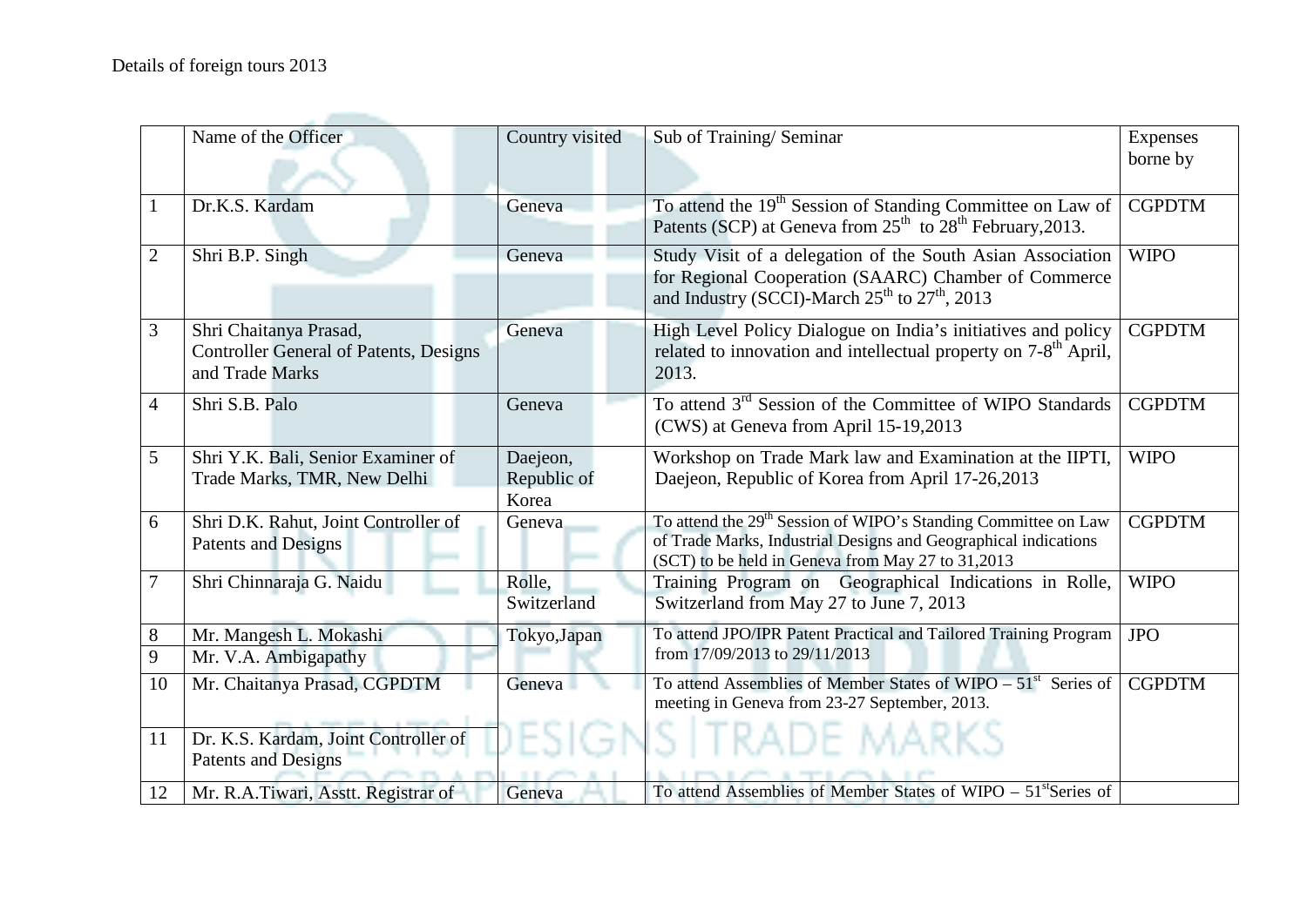|    | <b>Trade Marks</b>                                                            |                        | meetings at Geneva from September 23 to October 2, 2013<br>(Madrid Union Assembly and PCT Union Assembly)                                                                                  |               |
|----|-------------------------------------------------------------------------------|------------------------|--------------------------------------------------------------------------------------------------------------------------------------------------------------------------------------------|---------------|
| 13 | Dr. B.K.Singh, AC                                                             | Daejeon, Republic      | To attend Regional Workshop on Income Projection and Financial                                                                                                                             | <b>WIPO</b>   |
| 14 | Mr. Sachin Sharma, AR                                                         | of Korea               | Forecasting for Intellectual Property Offices in Daejeon, Republic<br>of Korea from October 22 to 24, 2013                                                                                 |               |
| 15 | Mr. N. Babu, Sr. Examiner                                                     | Geneva                 | Eleventh Session of WIPO's working Group on the Legal<br>Development of the Madrid System for the International<br>Registration of Marks in Geneva from October 30 to<br>November 1, 2013. | <b>WIPO</b>   |
| 16 | Mrs. V. Rekha, Asstt.Controller of<br>Patents and Designs                     | Tokyo, Japan           | Training Course onthe use of Information Technology in IP<br>Administration at Tokyo Japan from October 28,2013 to<br>November 8, 2013.                                                    | <b>WIPO</b>   |
| 17 | Mr. D.K. Rahut, JC                                                            | Geneva                 | 30 <sup>th</sup> Session of WIPO Standing Committee on Law of Trade<br>Marks, Industrial Designs and Geographical Indication<br>(SCT) Geneva, November 4-8,2013.                           | <b>CGPDTM</b> |
| 18 | Smt. Manoharan Abirama<br>SundaraValli, Sr. Examiner of Trade<br><b>Marks</b> | Tokyo, Japan           | WIPO Training Course on the Examination of Industrial<br>(Intermediate/Advanced<br>Property<br>Program),<br>Tokyo,<br>November 11 to 22, 2013.                                             | <b>WIPO</b>   |
| 19 | Dr. S.K. Samantray, Examiner of<br><b>Patents and Designs</b>                 |                        |                                                                                                                                                                                            |               |
| 20 | Shri Shailesh U. Bore, Ex. Of TM                                              | Geneva                 | Training workshop for National Offices on the Operations of the                                                                                                                            | <b>WIPO</b>   |
| 21 | Shri Prakalpa Sharma                                                          | Geneva                 | Madrid System for the International Registration of Marks,<br>Geneva, November 13-15,2013                                                                                                  |               |
| 22 | Mr. Prem Nath, Ex. Of P&D                                                     | Manila,<br>Philippines | Regional Workshop on the Nice, Vienna and Locarno<br>Classification System from November 18 to 22, 2013 in Manila,                                                                         | <b>WIPO</b>   |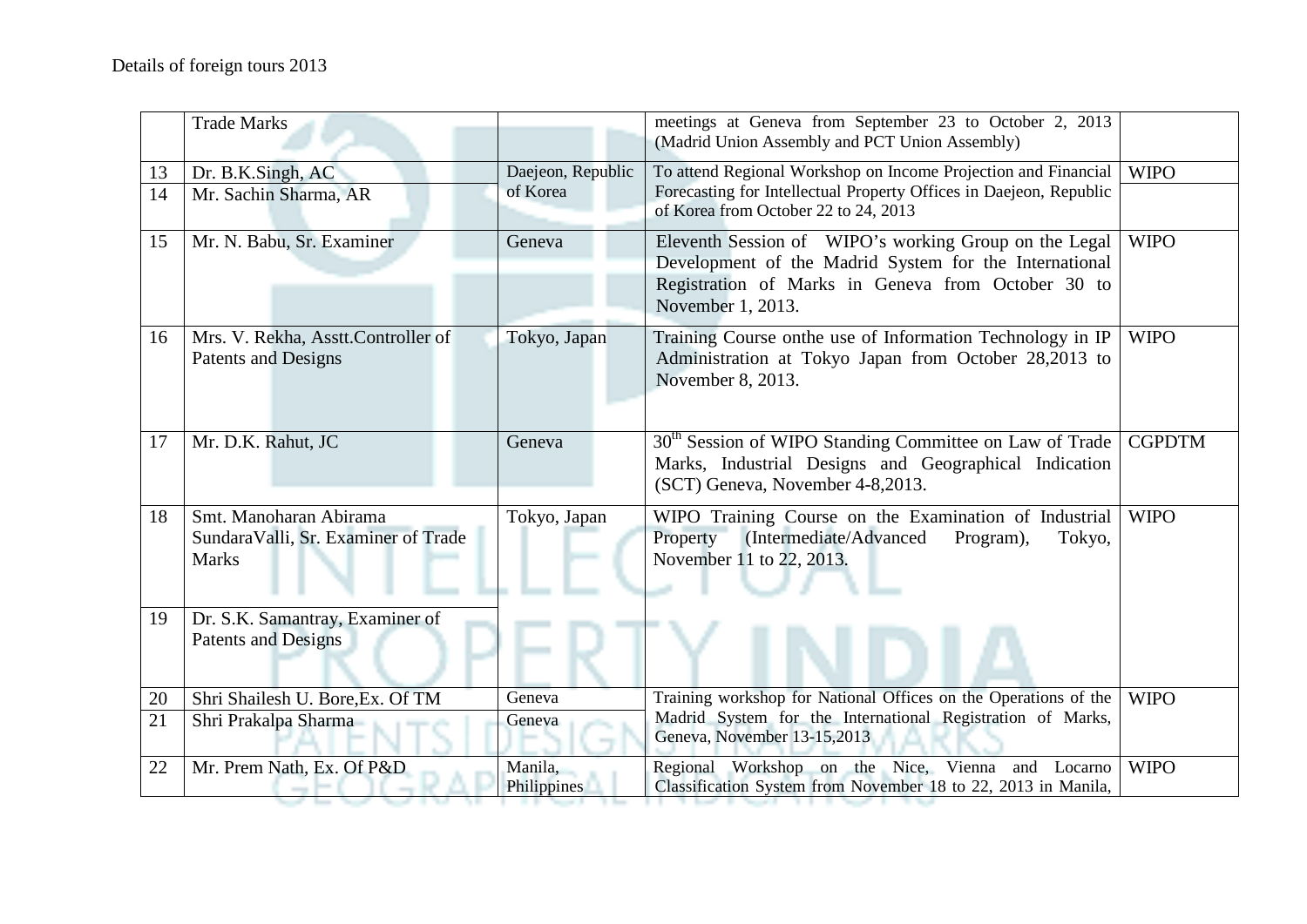| 23 | Mr. Beo Joseph, Ex. Of Trade Marks  |                             | Philippines                                                                                                                           |               |  |  |
|----|-------------------------------------|-----------------------------|---------------------------------------------------------------------------------------------------------------------------------------|---------------|--|--|
|    |                                     |                             |                                                                                                                                       |               |  |  |
| 24 | Dr. B.C. Rathore, DR                | Seoul, Republic of<br>Korea | WIPO-KIPO International Symposium on the operations of the<br>Hague and Madrid Systems during the Seoul International Trade           | <b>WIPO</b>   |  |  |
|    |                                     |                             | Marks and Design Conference at Seoul, Republic of Korea on                                                                            |               |  |  |
|    |                                     |                             | December 3 and 4, 2013.                                                                                                               |               |  |  |
| 25 | Dr. Sukanya Chattopadyay            | Singapore                   | Regional Seminar on Industrial Designs and the Hague System for<br>the International Registration of Industrial Designs to be held in | <b>WIPO</b>   |  |  |
|    |                                     |                             | Singapore on December 9 and 10,2013                                                                                                   |               |  |  |
| 26 | Shri B. Ahilan, Examiner of Patents | Tokyo, Japan                | Regional Seminar on Effective Utilization of Patent Classification<br>Systems at Tokyo, Japan from December 11 to 12,2013             | <b>WIPO</b>   |  |  |
|    | &Designs, PO, Chennai               |                             |                                                                                                                                       |               |  |  |
| 27 | Shri Prathipal Singh                | Alexandria,                 | Study and training at USPTO, Alexandria, Virginia, USA from<br>December 10-12 to study their patent database.                         | <b>CGPDTM</b> |  |  |
|    |                                     | Virginia, USA               |                                                                                                                                       |               |  |  |
| 28 | Shri Sukhdeep Singh                 |                             |                                                                                                                                       |               |  |  |
|    |                                     |                             |                                                                                                                                       |               |  |  |
| 29 | Shri Sameer Kumar Swarup, AC        | Philippines                 | WIPO Regional Seminar on Development and Effective Use of IP<br>Statistics in Philippines from December 17-19,2013                    |               |  |  |
|    |                                     |                             |                                                                                                                                       |               |  |  |
| 30 | Shri ParijatSourabh, AC             |                             |                                                                                                                                       |               |  |  |
|    |                                     |                             |                                                                                                                                       |               |  |  |
|    |                                     |                             |                                                                                                                                       |               |  |  |
|    | PATENTS   DESIGNS   TRADE MARKS     |                             |                                                                                                                                       |               |  |  |
|    |                                     |                             | GEOGRAPHICAL INDICATIC                                                                                                                |               |  |  |
|    |                                     |                             |                                                                                                                                       |               |  |  |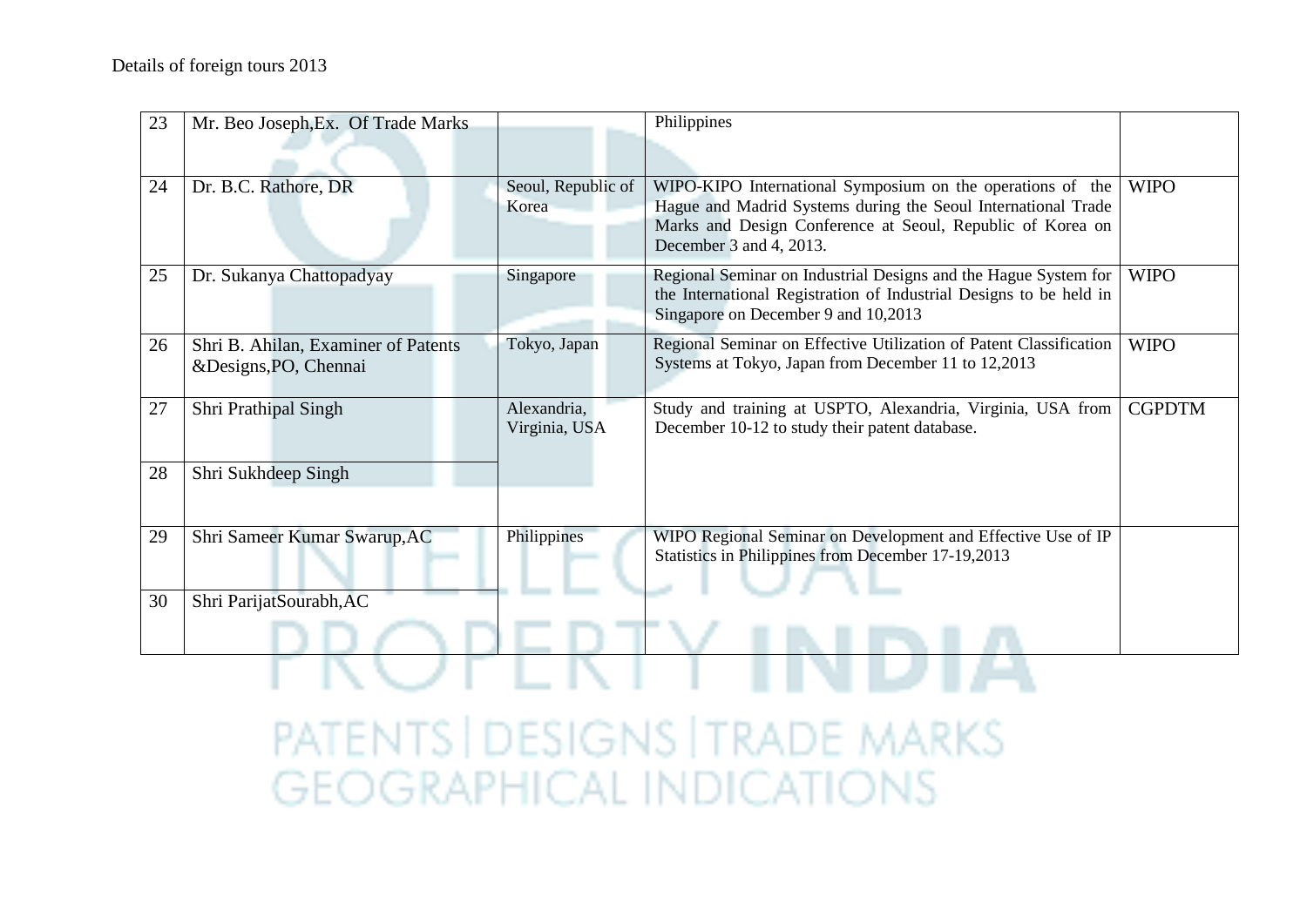| Name of the Officer             | Country     | Sub of Training/Seminar                                                                                  | Expenses      |
|---------------------------------|-------------|----------------------------------------------------------------------------------------------------------|---------------|
|                                 | visited     |                                                                                                          | borne by      |
|                                 |             |                                                                                                          |               |
| Dr. Amitava Chakraborti         | Geneva      | To attend the 20 <sup>th</sup> Session of Standing Committee on Law of Patents, (SCP) at Geneva          | <b>WIPO</b>   |
|                                 |             | from                                                                                                     |               |
|                                 |             | January 27 to 31 <sup>st</sup> January, 2014                                                             |               |
| Mr. Prathipal Singh,            | Munich,     | For Study and Training at EPO. Munich, Germany from January 27-31, 2014 to study                         | $O$ /o.the    |
| <b>Examiner of Patents and</b>  | Germany     | their patent database.                                                                                   | <b>CGPDTM</b> |
| Designs                         |             |                                                                                                          |               |
| Mr. Sukhdeep Singh,             |             |                                                                                                          |               |
| <b>Examiner of Patents and</b>  |             |                                                                                                          |               |
| Designs                         |             |                                                                                                          |               |
| Mr. S.K. Pandey,                | Tokyo,      | Training Course on Intellectual Property (IP) Management of the formulation and                          | <b>WIPO</b>   |
| Deputy Registrar of             | Japan       | Implementation of Result Based IP Offices Plan, Tokyo, Japan from January 29-February                    |               |
| Trade Marks, Kolkata            |             | 5, 2014                                                                                                  |               |
| Shri Varaprasad Kukatla,        | Tokyo,      | WIPO Training Course for Patent Examiners on Specified Technology (Biotechnology),                       | <b>WIPO</b>   |
| Ex.PO,Chennai                   | Japan       | Tokyo, Japan from February 12-19,2014.                                                                   |               |
|                                 |             |                                                                                                          |               |
| Mr. Manoj Madhavan, Ex.         |             |                                                                                                          |               |
| Of P&D                          |             |                                                                                                          |               |
|                                 |             |                                                                                                          |               |
| Mr. Shakti Dhar Ojha,           | Alicante.   | Attended Office for Harmonization in the Internal Market (OHIM) IP Seminar from 10 <sup>th</sup>         | <b>OHIM</b>   |
| <b>Assistant Registrar of</b>   | Spain       | to 14 <sup>th</sup> March, 2014 in Alicante, Spain                                                       |               |
| <b>Trade Marks</b>              |             |                                                                                                          |               |
| Shri D.K. Rahut, Joint          | Geneva      | 31 <sup>st</sup> Session of WIPO's Standing Committee on Law of Trade Marks, Industrial Designs          | <b>CGPDTM</b> |
| <b>Controller of Patent and</b> |             | and Geographical Indications (SCT) in Geneva from 17 <sup>th</sup> March to 21 <sup>st</sup> March, 2014 |               |
| Designs                         |             |                                                                                                          |               |
| Shri B.U. Nanavati,             | Daejeon,    | Workshop on Trademark Law and Examination at the International Intellectual Property Training Institute  | <b>WIPO</b>   |
| <b>Examiner of Trade Marks.</b> | Republic of | (IIPTI), Daejeon, Republic of Korea, from April 23 to 30, 2014                                           |               |
| TMR, Ahmedabad                  | Korea,      |                                                                                                          |               |
|                                 |             |                                                                                                          |               |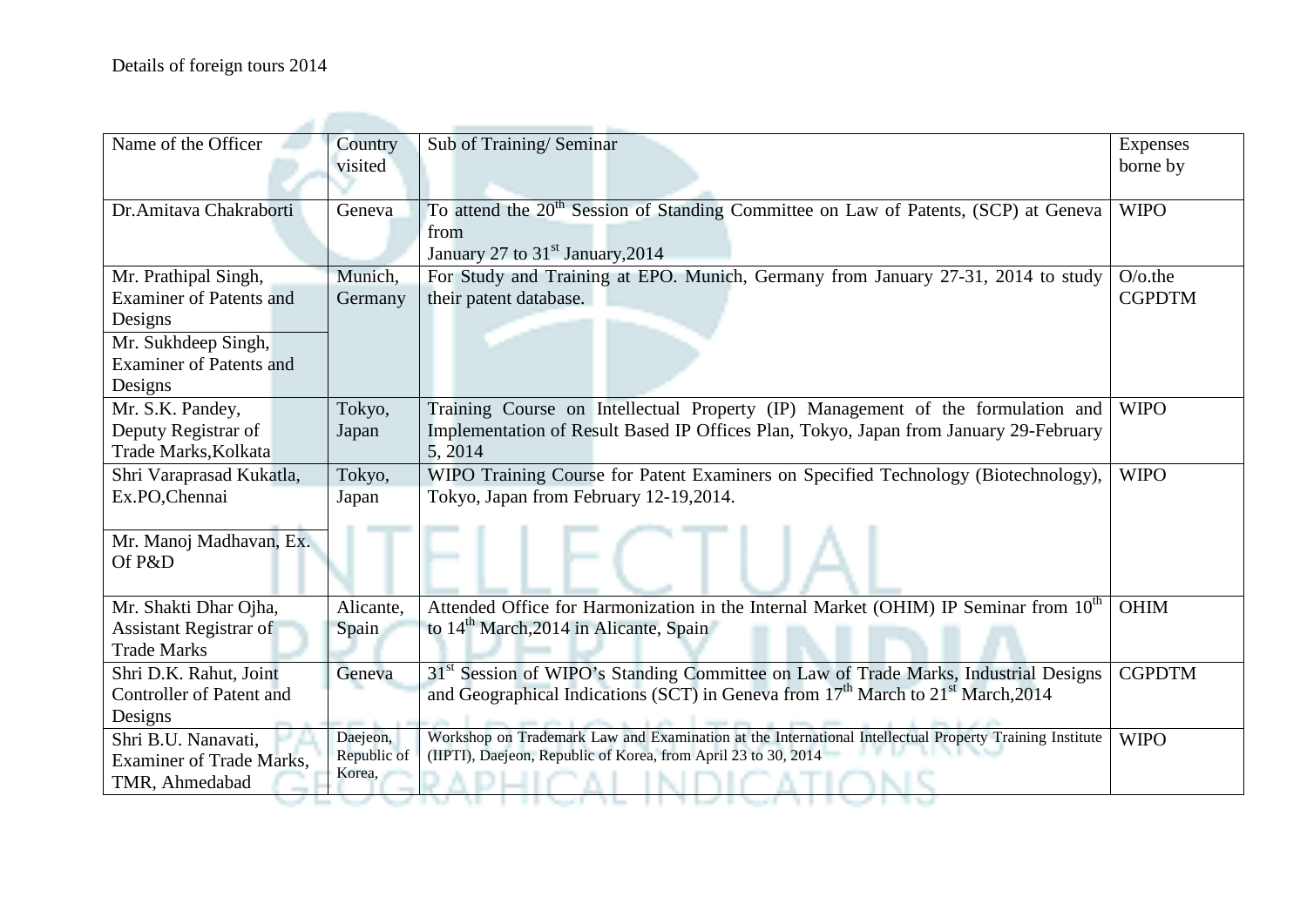| Mr. R.A. Tiwari, Assistant       | Hong   | To attend Madrid System Users' Meeting (MSMU) at HKCEC in Hong Kong, China on                  | <b>WIPO</b>   |
|----------------------------------|--------|------------------------------------------------------------------------------------------------|---------------|
| <b>Registrar of Trade Marks</b>  | Kong   | $11^{th}$ May, 2014                                                                            |               |
|                                  | China  |                                                                                                |               |
| Mr. Pawan Kumar Pandey,          | Geneva | The 4 <sup>th</sup> Session of the Committee on WIPO Standards (CWS) Geneva May 12-16, 2014    | <b>CGPDTM</b> |
| Ar.TMR, Ahmedabad                |        |                                                                                                |               |
|                                  |        |                                                                                                |               |
| Dr. Amitava Chakraborti,         | Geneva | 13 <sup>th</sup> Session of WIPO Committee on Development and Intellectual Property (CDIP) in  | <b>CGPDTM</b> |
| Deputy Controller of             |        | Geneva from May 19 to 23, 2014.                                                                |               |
| Patents and Designs              |        |                                                                                                |               |
| Dr. K.S. Kardam, Joint           | Geneva | 7 <sup>th</sup> Session of the Patent Cooperation Treaty (PCT) Working Group, Geneva from June | <b>CGPDTM</b> |
| <b>Controller of Patents and</b> |        | 10-13,2014                                                                                     |               |
| Designs                          |        |                                                                                                |               |
| Dr. Seema                        | Tokyo, | JPO/IPR Patent Practical and Tailored Training (PPTT) Program from September 16 to             | <b>JPO</b>    |
|                                  | Japan  | November 18, 2014                                                                              |               |
|                                  |        |                                                                                                |               |
| Ms. Rajni Bala                   |        |                                                                                                |               |
|                                  |        |                                                                                                |               |
|                                  |        |                                                                                                |               |
| Mr. Susanta Das                  |        |                                                                                                |               |
|                                  |        |                                                                                                |               |
|                                  |        |                                                                                                |               |
| Mr. Manivasakam                  |        |                                                                                                |               |
|                                  |        |                                                                                                |               |
|                                  |        |                                                                                                |               |
| Smt. Prem Lata                   | Geneva | To attend Madrid Union Assembly meeting at Geneva from September 22-30,2014                    | <b>WIPO</b>   |
|                                  |        |                                                                                                |               |
|                                  |        |                                                                                                |               |
| Shri Chaitanya Prasad            | Geneva | Assemblies of the member states of WIPO – $54th$ Series of meetings at Geneva from             | <b>CGPDTM</b> |
|                                  |        | September 22 – 26, 2014                                                                        |               |
|                                  |        |                                                                                                |               |
|                                  |        |                                                                                                |               |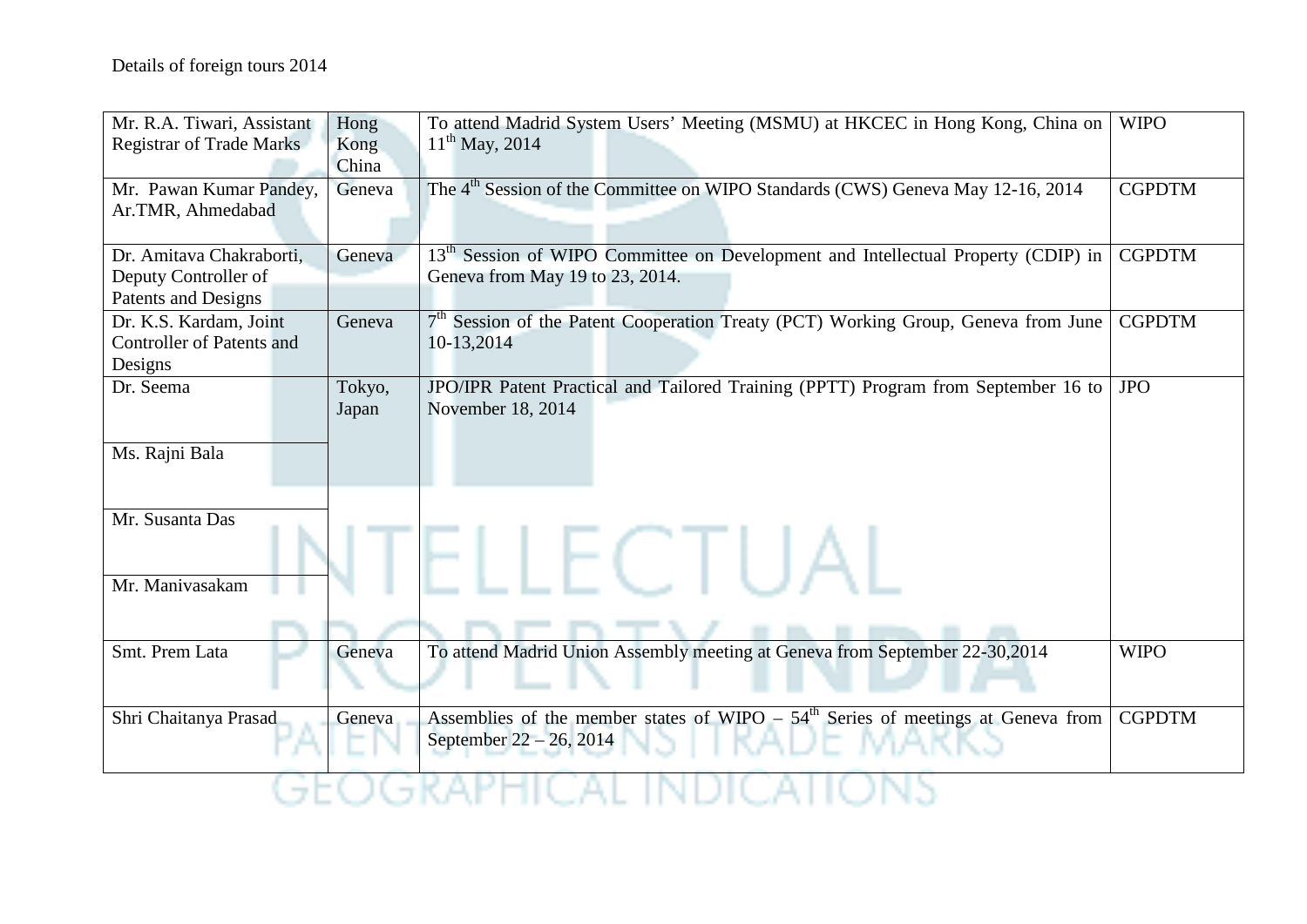| Dr. K.S. Kardam                    |                    |                                                                                                                                                                                                                                       |               |
|------------------------------------|--------------------|---------------------------------------------------------------------------------------------------------------------------------------------------------------------------------------------------------------------------------------|---------------|
| Dr. Prithpal Kaur                  | Spain              | Nominated for IP Seminar organized by Office for Harmonization in the Internal Market<br>(OHIM) Academy on Trade Marks and Designs from 29 <sup>th</sup> September to 3 <sup>rd</sup> October, 2014<br>to be held at Alicante, Spain. | <b>OHIM</b>   |
| Mrs. Ratan Shalaya                 | Geneva             | 12 <sup>th</sup> Session of the Meeting of the working Group on the Legal Development of the<br>Madrid System for the International Registration of Marks from 20 <sup>th</sup> October to 24 <sup>th</sup><br>October, 2014          | <b>WIPO</b>   |
| Mr. Sameer Swarup                  | Tokyo,<br>Japan    | Training Course on the Use of Information Technology in Industrial Property<br>Administration at Tokyo, Japan from October 27 to November 7, 2014.                                                                                    | <b>WIPO</b>   |
| Mr. Chaitanya Prasad               | Munich,<br>Germany | To attend Indo-European Conference on Patents for Computer Implemented Inventions<br>held on $6th$ and $7th$ November, 2014 at Munich, Germany                                                                                        | <b>CGPDTM</b> |
| Dr. K.S. Kardam                    |                    |                                                                                                                                                                                                                                       |               |
| Dr. Dinesh P. Patil                | Geneva             | Nominated for 21 <sup>st</sup> Session of Standing Committee on the Law of Patents (SCP) in<br>Geneva from November 3-7,2014                                                                                                          | <b>WIPO</b>   |
| Mr. Sujoy Sarkar, AC               | Tokyo,<br>Japan    | Training Course on Examination of Industrial Property (Intermediate/Advanced Program)<br>Tokyo November 10-21, 2014.                                                                                                                  | <b>WIPO</b>   |
| Mr. V. Rajamani, Examiner<br>of TM |                    |                                                                                                                                                                                                                                       |               |
| Shri Chaitanya Prasad              | Shanghai,<br>China | To attend International IP Forum from December 8 and 9, 2014 in Shangahai, China                                                                                                                                                      | <b>WIPO</b>   |
|                                    |                    |                                                                                                                                                                                                                                       |               |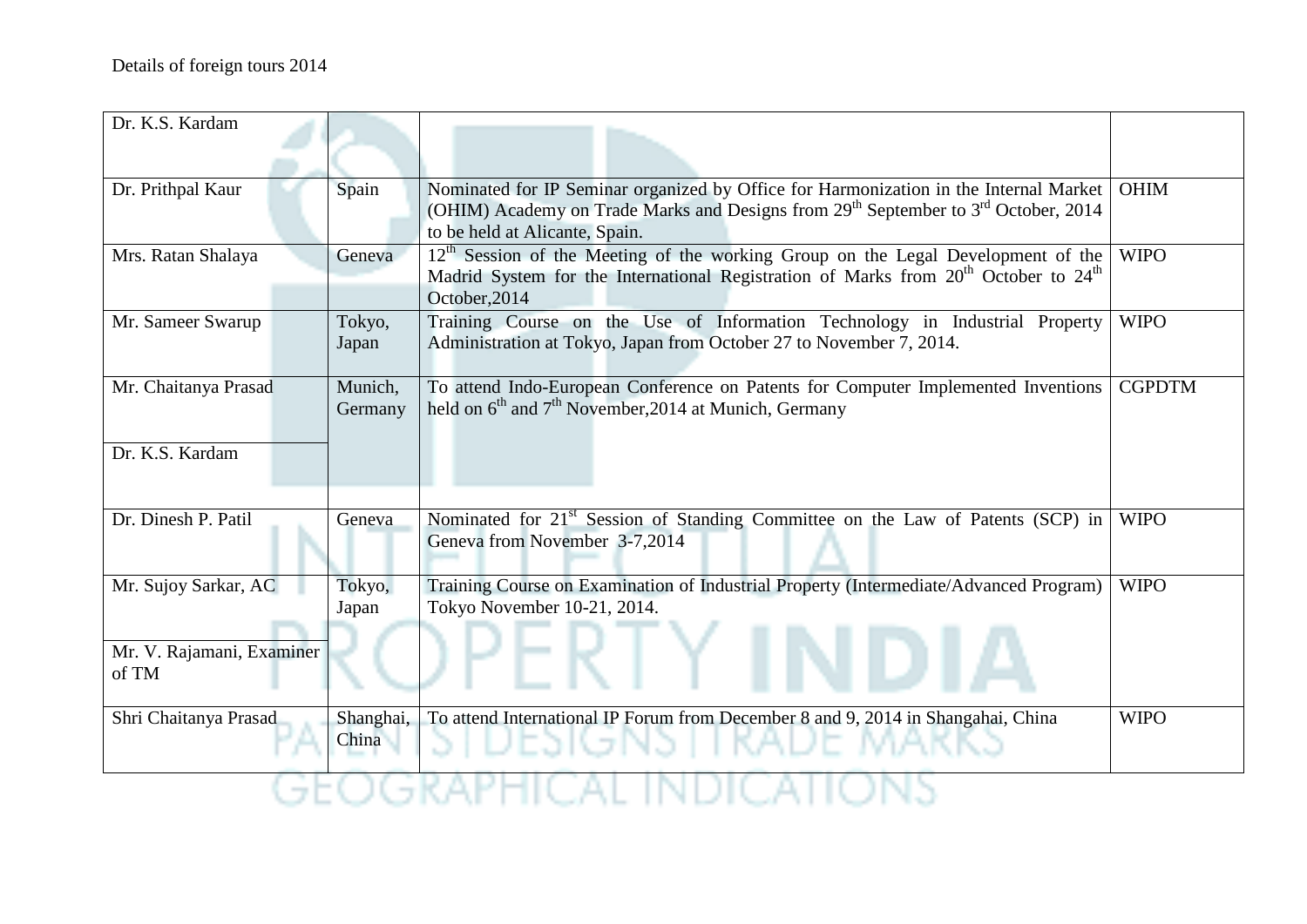## **Officers Nomination for 2015**

|              | Опісля гопішаной юг 2013                                        |                     |                                                                                                                                                                                                                                      |                             |
|--------------|-----------------------------------------------------------------|---------------------|--------------------------------------------------------------------------------------------------------------------------------------------------------------------------------------------------------------------------------------|-----------------------------|
| Sl.          | Name of the Officer                                             | Country             | Sub of Training/Seminar                                                                                                                                                                                                              | Expenses borne              |
| No.          |                                                                 | visited             |                                                                                                                                                                                                                                      | by                          |
| $\mathbf{1}$ | Dr. K.S. Kardam, Sr. Joint Controller<br>of Patents and Designs | Tokyo, Japan        | $22nd$ Session of the meeting of International Authorities under<br>the PCT(PCT/MIA) and the meeting of Quality sub group<br>scheduled to be held from February $2 - 6$ , 2015 hosted by the<br>Japan Patent Office in Tokyo, Japan. | $O$ /o.the<br><b>CGPDTM</b> |
| $\mathbf{2}$ | Smt. V. Rekha, Asstt. Controller of<br>Patents and Designs      |                     |                                                                                                                                                                                                                                      |                             |
| 3            | Dr. Rajesh Dixit, Asstt. Controller of<br>Patents and Designs   | Tokyo, Japan        | WIPO Training Course on IP Management and the<br>Formulation and Implementation of Results-Based IP Offices<br>Plans, Tokyo, Japan February 6-13, 2015                                                                               | <b>WIPO</b>                 |
| 4.           | Dr. S.P. Subramaniayan, AC                                      |                     |                                                                                                                                                                                                                                      |                             |
| 5            | Ms. Sandhya Kothari, Examiner of<br>P&D                         | Tokyo, Japan        | WIPO Training course for Patent Examiners on Specified<br>Technology (Pharmaceutical) in Tokyo Japan from February<br>$19 - 26, 2015$                                                                                                | <b>WIPO</b>                 |
| 6            | Mr. Jitender Sharma, Examiner of<br>Patents and Designs         |                     |                                                                                                                                                                                                                                      |                             |
| $\tau$       | Ms. Monika Seth, Examiner of Patents<br>and Designs             | Tokyo, Japan        | WIPO Workshop on Patent Law and Examination, Daejeon,<br>Republic of Korea, March 3-12, 2015                                                                                                                                         | <b>WIPO</b>                 |
| .8.          | Mr. A. Raja, Examiner of Patents and<br>Designs                 |                     |                                                                                                                                                                                                                                      |                             |
|              |                                                                 |                     |                                                                                                                                                                                                                                      |                             |
| 9            | Shri D.K. Rahut                                                 | Geneva <sub>1</sub> | 33 <sup>rd</sup> Session of WIPO's Standing Committee on Law of Trade<br>Marks, Industrial Designs and Geographical Indications (SCT)<br>in Geneva from March $16 - 20$ , 2015                                                       |                             |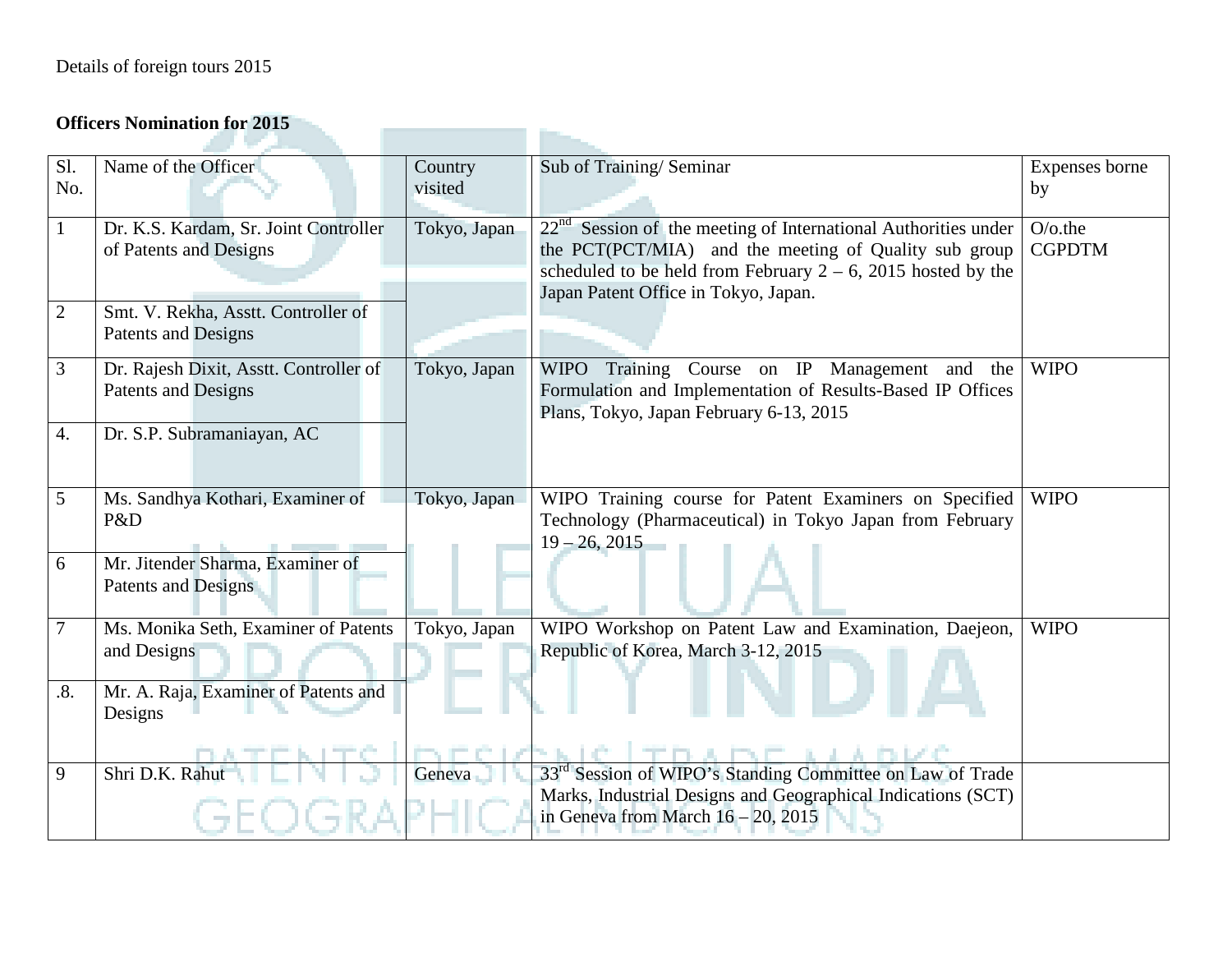| 10 | Mr. Natarajan                          | Puebla,     | Interregional Seminar on the International<br>Trademark                  | <b>WIPO</b>   |
|----|----------------------------------------|-------------|--------------------------------------------------------------------------|---------------|
|    |                                        | Mexico      | Registration System: The Madrid System from March 23-24,                 |               |
|    |                                        |             | 2015 at Puebla, Mexico                                                   |               |
| 11 | Mr. S.B. Palo                          |             |                                                                          |               |
|    |                                        |             |                                                                          |               |
|    |                                        |             |                                                                          |               |
| 12 | Dr. Dilip Kumar Chakrabarti            | Vienna,     | East Meets West Form from 22-24 April, 2015 in Vienna,                   | $O$ /o.the    |
|    |                                        | Austria     | Austria.                                                                 | <b>CGPDTM</b> |
|    |                                        |             |                                                                          |               |
| 13 | Dr. Susil Kumar Mitra                  |             |                                                                          |               |
|    |                                        |             |                                                                          |               |
| 14 | Shri Chinnaraja Naidu,                 | Geneva      | To attend diplomatic conference on new Act of Lisbon                     | $O$ /o.the    |
|    | <b>Asstt. Registrar of Trade Marks</b> | Switzerland | Agreement on appellation of origin scheduled to be held from             | <b>CGPDTM</b> |
|    |                                        |             | May 11-21, 2015 in Geneva, Switzerland.                                  |               |
|    |                                        |             |                                                                          |               |
|    |                                        |             |                                                                          |               |
|    |                                        |             |                                                                          |               |
| 16 | Shri Shah Alam, Deputy Controller of   | Republic of | Regional Seminar on Formulation and Implementation of                    | <b>WIPO</b>   |
|    | Patents and Designs                    | Korea       | National IP Policy in Daejeon, Republic of Korea from June 9-<br>11,2015 |               |
|    |                                        |             |                                                                          |               |
|    |                                        |             |                                                                          |               |
| 17 | Smt. Rajnish Sharma,                   | Daejeon,    | To attend the workshop on Trade Mark Law and Examination                 | <b>WIPO</b>   |
|    | <b>Examiner of Trade Marks</b>         | Republic of | at the IIPTI, Daejeon, Republic of Korea from May 20-27,                 |               |
|    |                                        | Korea       | 2015                                                                     |               |
|    |                                        |             | de marks                                                                 |               |
|    |                                        |             |                                                                          |               |
|    |                                        |             |                                                                          |               |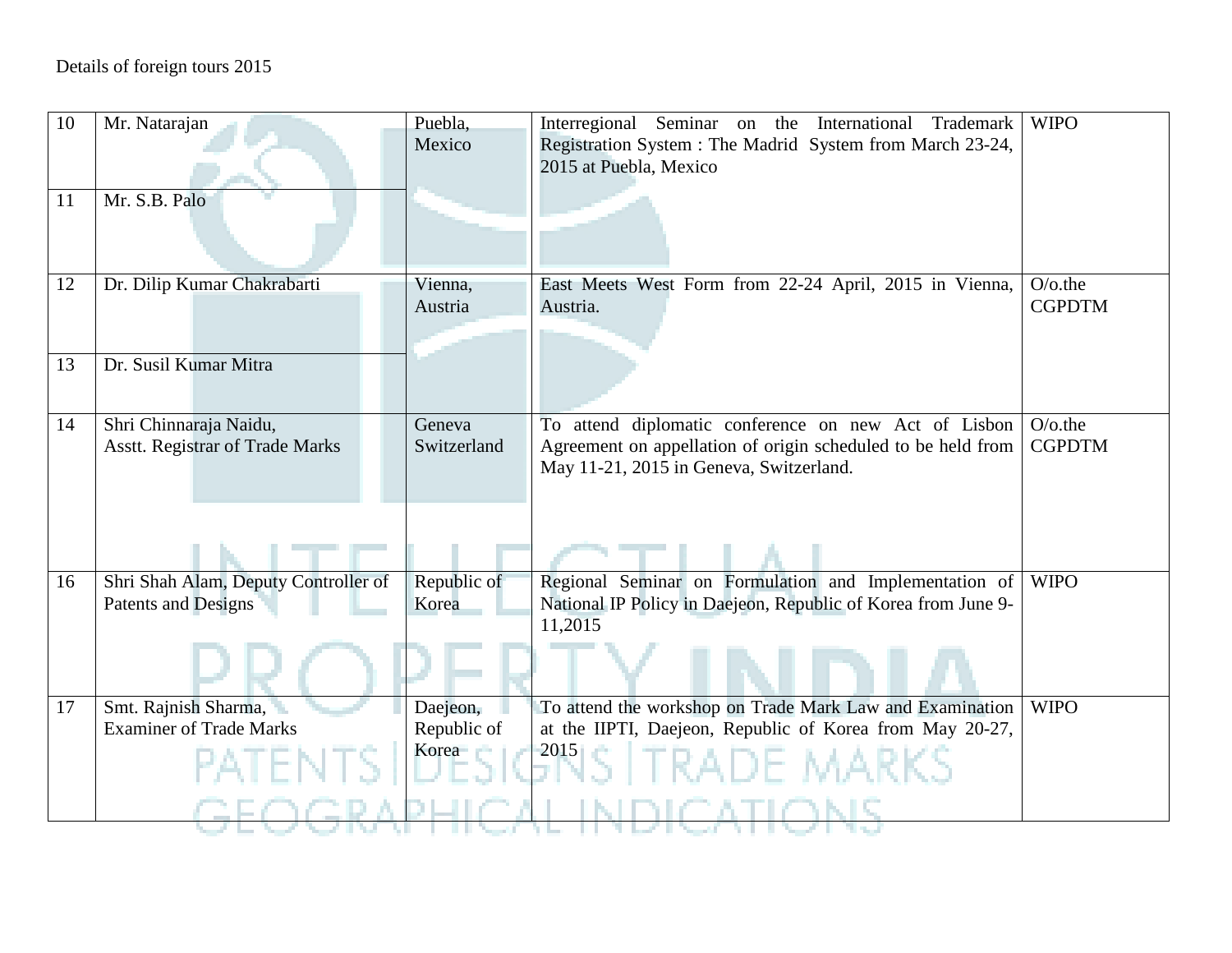| 18 | Shri Rajiv Aggarwal, CGPDTM, | Rao de          | $4th$ Heads of Intellectual Property Offices (HIPO) meetings of | $O$ /o.the    |
|----|------------------------------|-----------------|-----------------------------------------------------------------|---------------|
|    |                              | Janeiro, Brazil | BRICS countries to be held from June 10-11, 2015 at Rao de      | <b>CGPDTM</b> |
|    |                              |                 | Janeiro, Brazil                                                 |               |
| 19 | Dr. Amitava Chakraborti, DC  |                 |                                                                 |               |
|    |                              |                 |                                                                 |               |
|    | Dr. K.S. Kardam              | Thailand,       | To attend International Trade & Health Conference at Thailand   | <b>WHO</b>    |
| 20 |                              | <b>Bangkok</b>  | on 7-8 July, 2015                                               |               |
|    |                              |                 |                                                                 |               |
|    |                              |                 |                                                                 |               |
| 21 | Dr. B.C. Rathore             | Alicante,       | IP Executive Week to be held from $20-24th$ July, 2015          | <b>OHIM</b>   |
|    |                              | Spain           |                                                                 |               |
|    |                              |                 |                                                                 |               |
| 22 | Shri Chiranjib Chouwdhury    | Japan, Tokyo    | JPO/IPR Training Course on Substantive Examination of JPO       |               |
|    |                              |                 | Design (Basic Program) to be held from $23rd$ July to August 5, |               |
| 23 | Shri Dinesh Nath Goswami     |                 | 2015                                                            |               |
|    |                              |                 |                                                                 |               |
|    |                              |                 |                                                                 |               |
|    |                              |                 |                                                                 |               |
|    |                              |                 |                                                                 |               |
| 24 | Dr. S.S. Singh               | Japan, Tokyo    | JPO/IPR Training Course on Promoting Public Awareness IP        | <b>JPO</b>    |
|    |                              |                 | to be held in Tokyo, Japan from 28-31 July, 2016                |               |
|    |                              |                 |                                                                 |               |
|    |                              |                 |                                                                 |               |
|    |                              |                 |                                                                 |               |
| 25 | Dr. Usha Rao, AC             | Geneva          | Seminar on Intellectual Property and Genetic Recourses,         | <b>WIPO</b>   |
|    |                              |                 | Traditional Knowledge and Traditional Cultural Expressions :    |               |
|    | PATENTS                      |                 | Regional and International Dimensions to be held from June      |               |
|    |                              |                 | 23-25, 2015 at Geneva Switzerland.                              |               |
|    |                              |                 |                                                                 |               |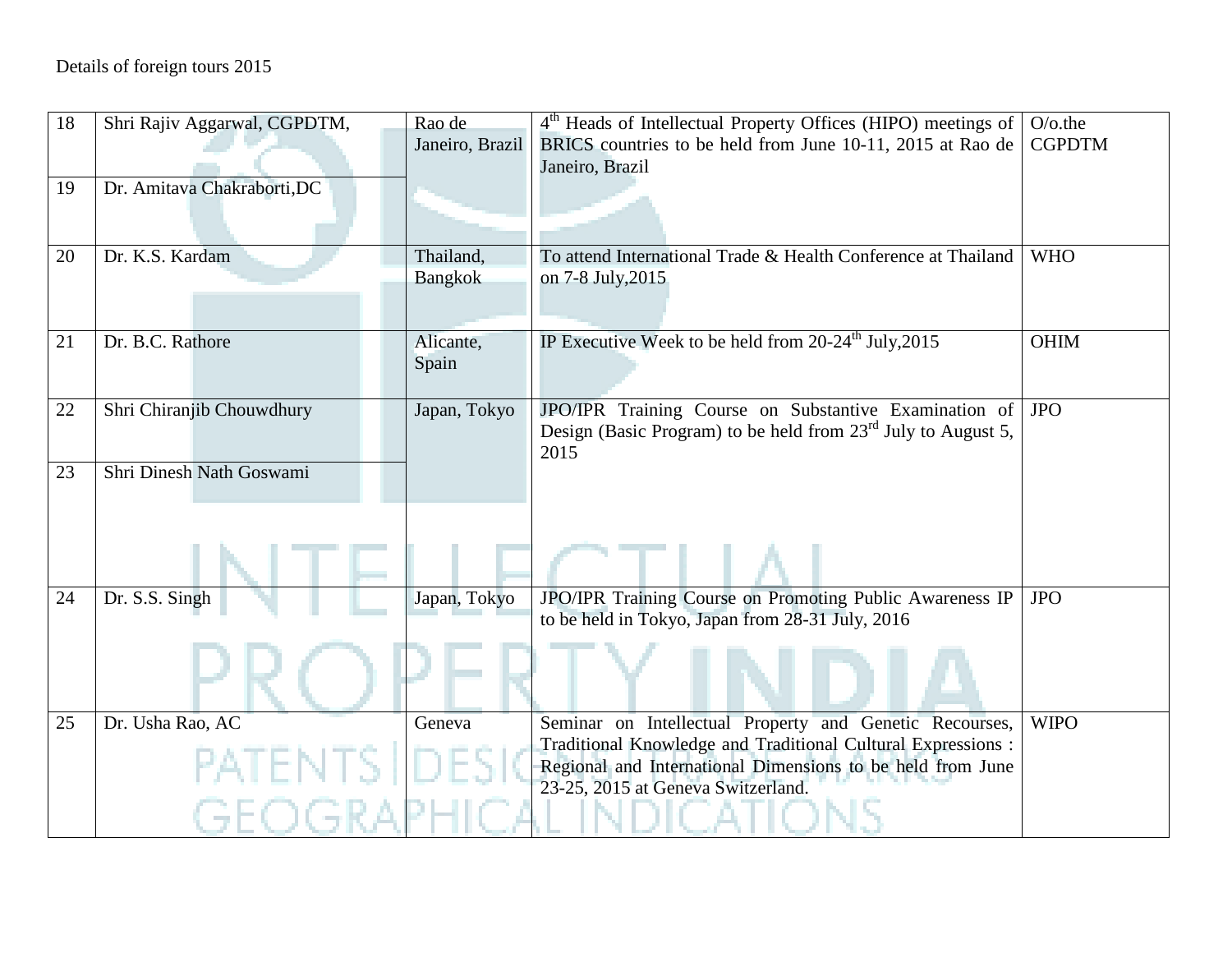| 26 | Dr. S.P. Subramaniayam, Deputy                                   | Geneva,      | $22nd$ Session of the Standing Committee on the law of Patents                                                       | <b>WIPO</b> |
|----|------------------------------------------------------------------|--------------|----------------------------------------------------------------------------------------------------------------------|-------------|
|    | <b>Controller of Patents and Designs</b>                         | Switzerland  | (SCP) in Geneva from 27-31 July, 2015                                                                                |             |
|    |                                                                  |              |                                                                                                                      |             |
| 27 | Dr. Dinesh P. Patil, Asstt. Controller<br>of Patents and Designs |              |                                                                                                                      | O/o. CGPDTM |
|    |                                                                  |              |                                                                                                                      |             |
|    |                                                                  |              |                                                                                                                      |             |
| 28 | Shri C.N. Shashidhara, AC                                        | Japan, Tokyo | JPO/IPR Operational Patent Examination Training Program to<br>be held from $24th$ September to $11th$ December, 2015 | <b>JPO</b>  |
|    |                                                                  |              |                                                                                                                      |             |
|    |                                                                  |              |                                                                                                                      |             |
| 29 | Shri Vikash Sharma, AC                                           |              |                                                                                                                      |             |
|    |                                                                  |              |                                                                                                                      |             |
|    |                                                                  |              |                                                                                                                      |             |
| 30 | Smt. Reena lal.<br>AC                                            |              |                                                                                                                      |             |
| 31 | Dr. Lipika Patnaik, Examiner                                     |              |                                                                                                                      |             |
| 32 | Shri Rajiv Aggarwal, JS                                          | Geneva       | Assembly for member states of $W \times 55^{th}$ series of meetings<br>5-14, October, 2015 at Geneva                 | <b>DIPP</b> |
| 33 | K.S. Kardam                                                      | Geneva       | PCT Union Assembly meeting from 5-14, October, 2015 at<br>Geneva.                                                    |             |
|    |                                                                  |              |                                                                                                                      |             |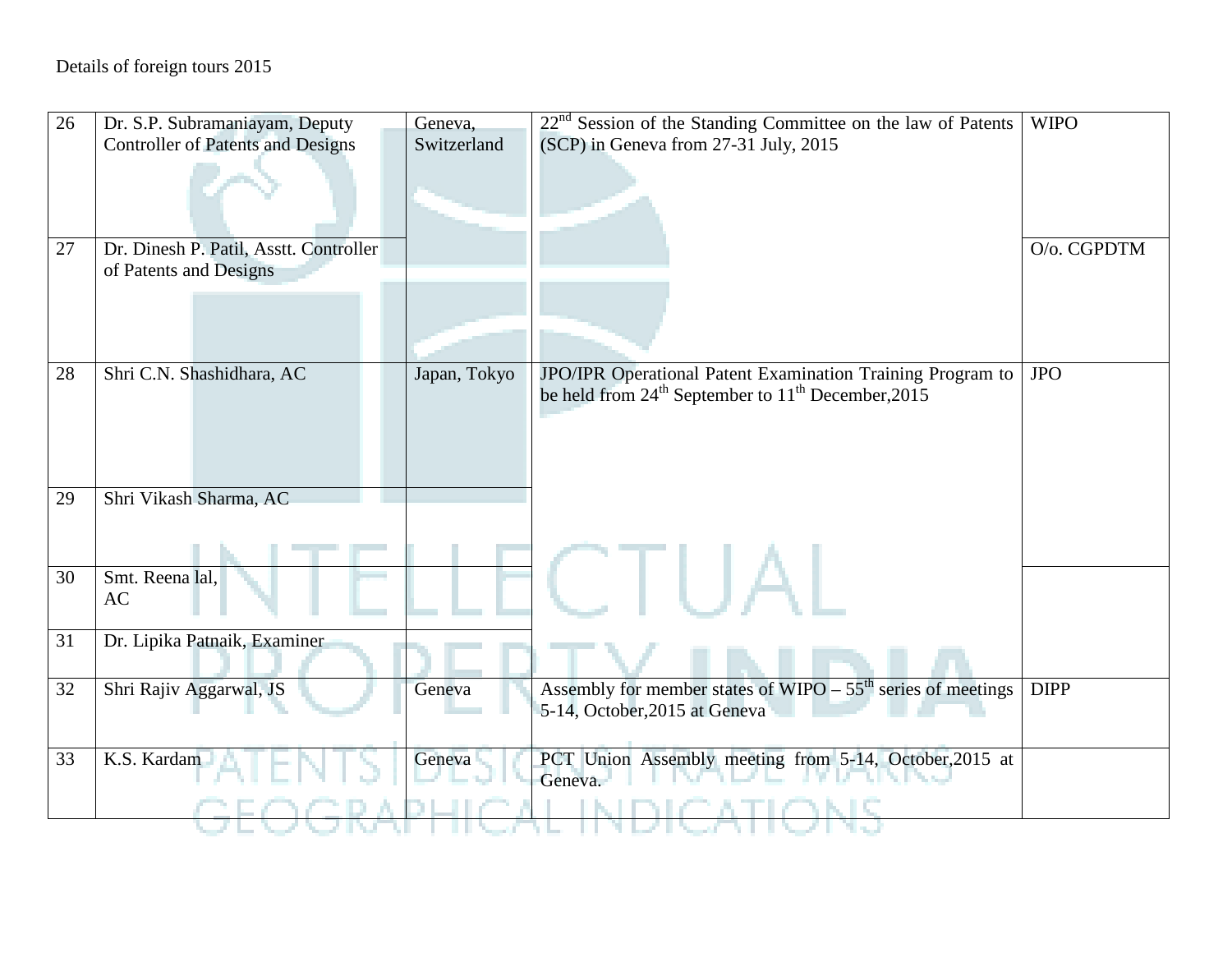| 34 | Shri C.G. Naidu                                                | Geneva               | Make in India Event from 5-10 October, 2015 held at Geneva.                                                             | $O$ / $o$ .the<br><b>CGPDTM</b> |
|----|----------------------------------------------------------------|----------------------|-------------------------------------------------------------------------------------------------------------------------|---------------------------------|
| 35 | Shri Prashanth B.                                              |                      |                                                                                                                         |                                 |
| 36 | Shri Ravinder Rajput                                           |                      |                                                                                                                         |                                 |
|    |                                                                |                      |                                                                                                                         |                                 |
| 37 | Shri Prashanth Kumar S.<br>Bhairappanavar, Examiner of Trade   | Budapest,<br>Hungary | Speaker in the World Symposium on Geographical Indications<br>to be held from October 20-22, 2015 in Budapest, Hungary  | <b>WIPO</b>                     |
|    | <b>Marks</b>                                                   |                      |                                                                                                                         |                                 |
|    |                                                                |                      |                                                                                                                         |                                 |
| 38 | Dr. Prithipal Singh, Examiner of<br>Patents and Designs        | Japan, Tokyo         | Use of Information Technology<br>in Industrial Property<br>Administration, October 26 to November 6, 2015               | <b>WIPO</b>                     |
|    |                                                                |                      |                                                                                                                         |                                 |
|    |                                                                |                      |                                                                                                                         |                                 |
| 39 | Shri Hardev Karar, Deputy Controller<br>of Patents and Designs | Cape Town            | Capacity Building Workshop by UNDP uting competition law<br>to promote access to health technologies pilots in selected |                                 |
|    |                                                                |                      | middle income countries (MICs) from 29-31 October 2015                                                                  |                                 |
|    |                                                                |                      |                                                                                                                         |                                 |
| 40 | Shri C.S. Uchil, Sr. Examiner of Trade                         | Geneva               | Training Workshop for National Offices on Operations of                                                                 | <b>WIPO</b>                     |
|    | <b>Marks</b>                                                   |                      | Madrid System for the International Registration of Trade<br>Marks from 11-13 November 2015.                            |                                 |
| 41 | Smt. Dipmala Mathapati, Examiner of<br>Trade Marks             |                      |                                                                                                                         |                                 |
|    |                                                                |                      | DESIGNS TRADE MARKS                                                                                                     |                                 |
|    |                                                                |                      |                                                                                                                         |                                 |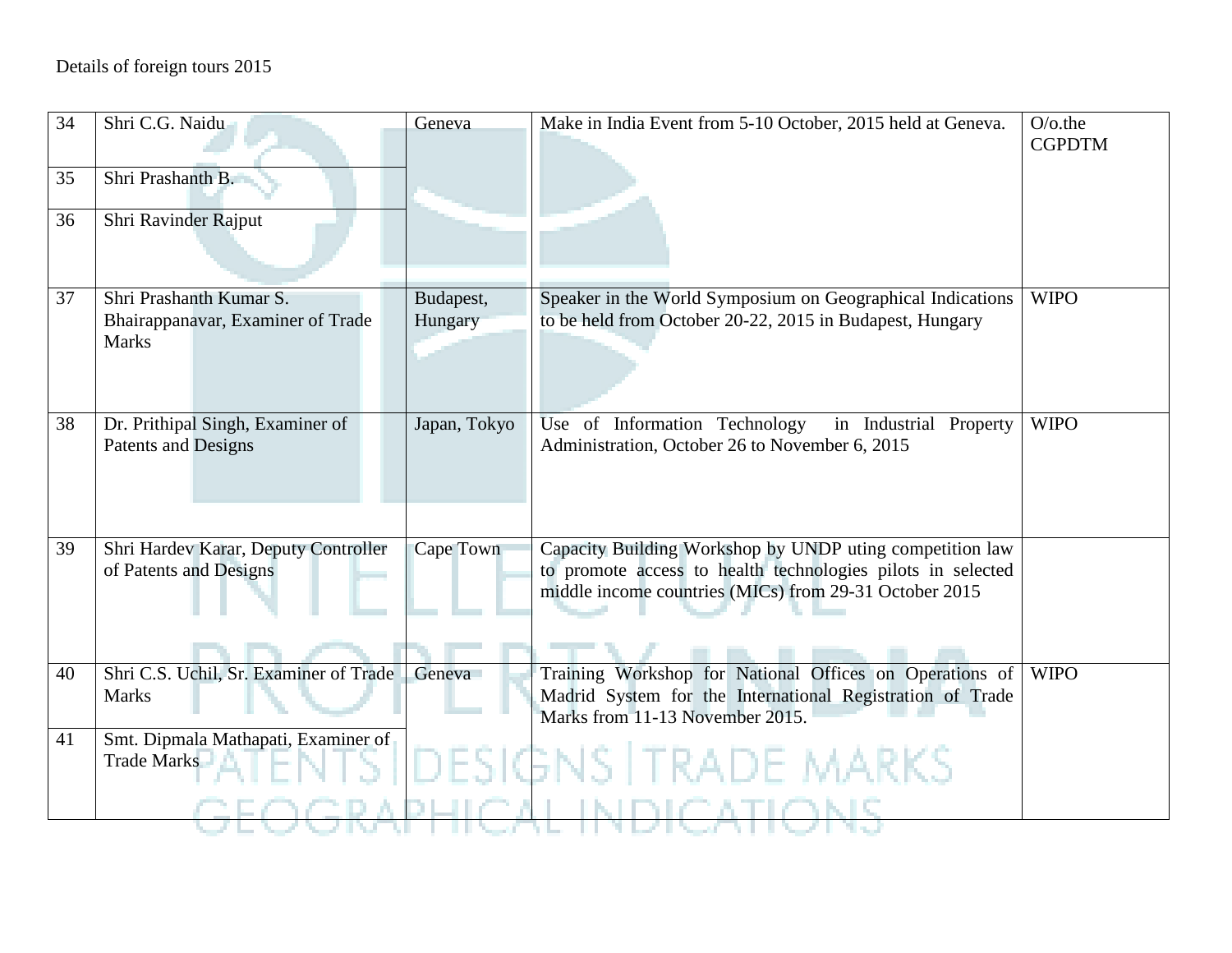| 42 | Shri R.A. Tiwari                         | Geneva       | 13 <sup>th</sup> Session of WIPO's Working Group on the Legal          |             |  |  |
|----|------------------------------------------|--------------|------------------------------------------------------------------------|-------------|--|--|
|    |                                          |              | Development of the Madrid System for the International                 |             |  |  |
|    |                                          |              | Registration of Marks in Geneva from 2-6 November, 2015.               |             |  |  |
|    |                                          |              |                                                                        |             |  |  |
|    |                                          |              |                                                                        |             |  |  |
|    |                                          |              |                                                                        |             |  |  |
| 43 | Mr. Birendra Jaiswal, Examiner of        | Japan, Tokyo | <b>Industrial Property</b>                                             | <b>JPO</b>  |  |  |
|    | <b>Trade Marks</b>                       |              | Examination - Intermediate/Advanced Program November 9                 |             |  |  |
|    |                                          |              | to 20, 2015                                                            |             |  |  |
|    |                                          |              |                                                                        |             |  |  |
|    |                                          |              |                                                                        |             |  |  |
|    |                                          |              |                                                                        |             |  |  |
| 44 | Mr. Madhurjya Thakur, Asstt.             |              |                                                                        |             |  |  |
|    | <b>Controller of Patents and Designs</b> |              |                                                                        |             |  |  |
|    |                                          |              |                                                                        |             |  |  |
|    |                                          |              |                                                                        |             |  |  |
|    |                                          |              |                                                                        |             |  |  |
| 45 | Mr. V. Palaniswamy, Assistant            | Geneva       | 10 <sup>th</sup> Session of Advisory Committee on Enforcement (ACE) at | <b>WIPO</b> |  |  |
|    | Controller of P&D                        |              | Geneva from November 23-25,2015                                        |             |  |  |
|    |                                          |              |                                                                        |             |  |  |
|    |                                          |              |                                                                        |             |  |  |
|    |                                          |              |                                                                        |             |  |  |
|    |                                          |              |                                                                        |             |  |  |
| 46 | Mr. A.T. Patre                           | Manila       | WIPO Inter-Regional Workshop on Free and open Source                   | <b>WIPO</b> |  |  |
|    |                                          |              | Tools for Patent Analytics at Manila from November 25-                 |             |  |  |
|    |                                          |              | 27,2015                                                                |             |  |  |
|    |                                          |              |                                                                        |             |  |  |
|    |                                          |              |                                                                        |             |  |  |
| 47 | Dr. Amitava Chakraborty, Deputy          | Geneva       | 23 <sup>rd</sup> Session of the Standing Committee on Law of Patents   | <b>WIPO</b> |  |  |
|    | Controller of Patents, Designs and       |              | (SCP) in Geneva from November 30 to December 4, 2015                   |             |  |  |
|    | <b>Trade Marks</b>                       |              |                                                                        |             |  |  |
|    |                                          |              |                                                                        |             |  |  |
|    |                                          |              |                                                                        |             |  |  |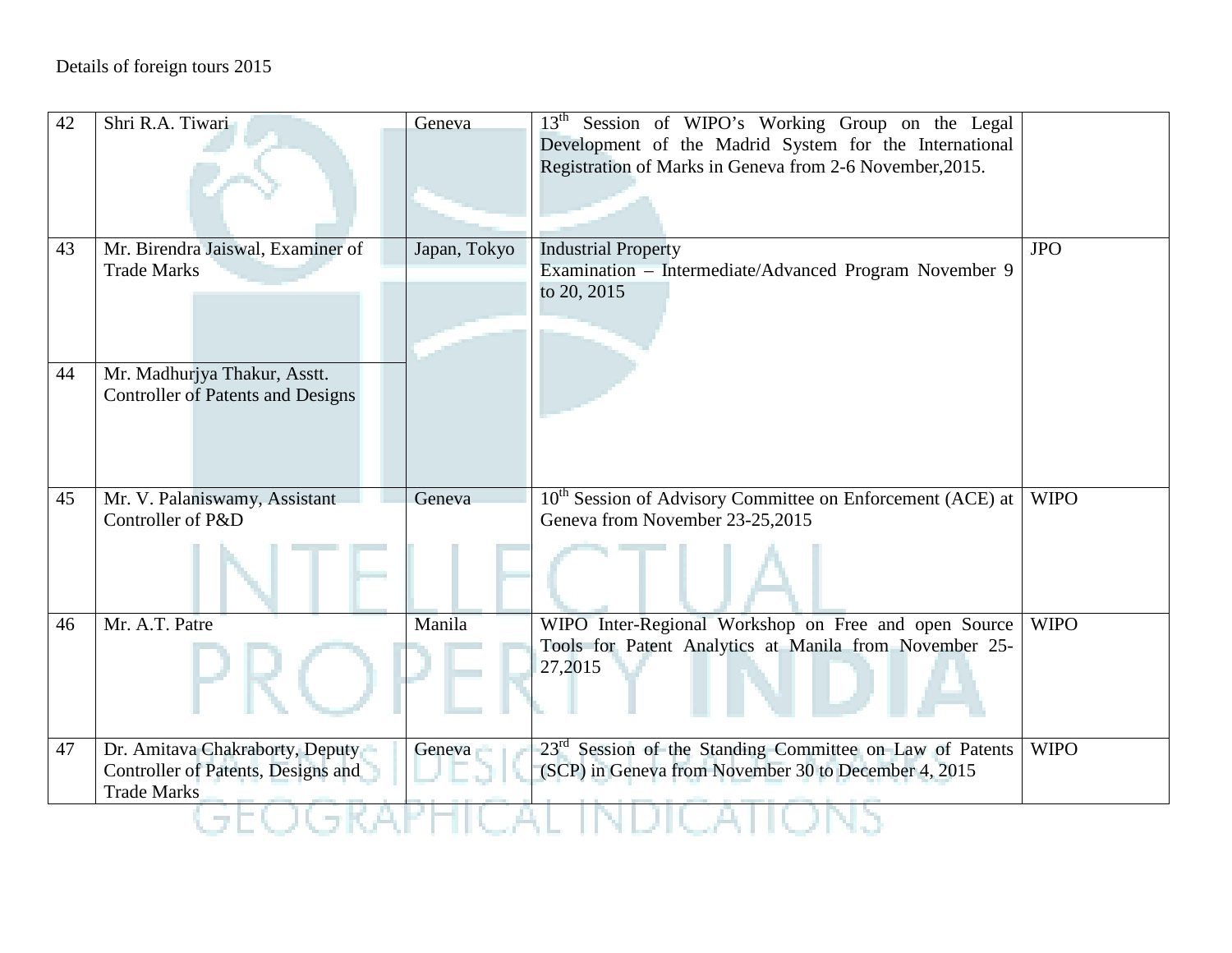|                | Name of the Officer                                                                        | Country visited      | Subject                                                                                                                                                                                                                                                                       | Expenses<br>borne by |
|----------------|--------------------------------------------------------------------------------------------|----------------------|-------------------------------------------------------------------------------------------------------------------------------------------------------------------------------------------------------------------------------------------------------------------------------|----------------------|
| $\mathbf{1}$   | Shri R.A. Tiwari, Asstt. Registrar<br>of Trade Marks                                       | Alicante, Spain      | Nominated for attending meetings under "The European"<br>Union India Intellectual Property Co-operation (IPC-EUI)"                                                                                                                                                            | <b>OHIM</b>          |
| $\overline{2}$ | Shri S.D. Ojha, Asstt. Registrar of<br><b>Trade Marks</b>                                  |                      | program between Office for Harmonization in the Internal<br>Market (OHIM) of the European Union and Department of<br>Industrial Property and Promotion (DIPP) Ministry of                                                                                                     |                      |
| 3              | Shri C.S. Uchil, Senior Examiner<br>of Trade Marks                                         |                      | Commerce and Industry, Government of India scheduled from<br>$18th$ to $22nd$ January 2016.                                                                                                                                                                                   |                      |
| $\overline{4}$ | Dr. Shyam Kumar Barik, Examiner<br>of Patents and Designs                                  |                      |                                                                                                                                                                                                                                                                               |                      |
| 5              | Shri C.P. Daniel, Examiner of<br><b>Patents and Designs</b>                                |                      |                                                                                                                                                                                                                                                                               |                      |
| 6              | Shri Prashat Thete, Additional SIO<br>& Scientist - F, NIC                                 | <b>Both from NIC</b> |                                                                                                                                                                                                                                                                               | <b>OHIM</b>          |
| $\tau$         | Shri Anil Awasthi, Scientist - D,<br><b>NIC</b>                                            |                      |                                                                                                                                                                                                                                                                               |                      |
| 8              | Smt. V. Rekha, Deputy Controller<br>of Patents & Designs                                   | Santiago<br>(Chile)  | $23rd$ Session of the Meeting of International Authorities under<br>the PCT (PCT/MIA) from January 20-22 2016 and meeting of<br>Quality Subgroup held from 18-19 January 2016 hosted by<br>National Institute of Industrial Property of Chile (INAPI) in<br>Santiago (Chile). | <b>CGPDTM</b>        |
| 9              | Shri Om Prakash Gupta, Controller<br>General of Patents, Designs and<br><b>Trade Marks</b> | Japan. Tokyo         | Seminar on IP System in Tokyo from $\overline{3}$ to $7^{\text{th}}$ February 2016                                                                                                                                                                                            | <b>JPO</b>           |
| 10             | Shri S.D. Ojha, Asstt. Registrar of<br><b>Trade Marks</b>                                  | Japan, Tokyo         | Training on Industrial Property Office Management February<br>16-23, 2016 at Tokyo, Japan                                                                                                                                                                                     | <b>JPO</b>           |
| 11             | Shri N. R. Meena, Deputy<br><b>Controller of Patents and Designs</b>                       |                      |                                                                                                                                                                                                                                                                               |                      |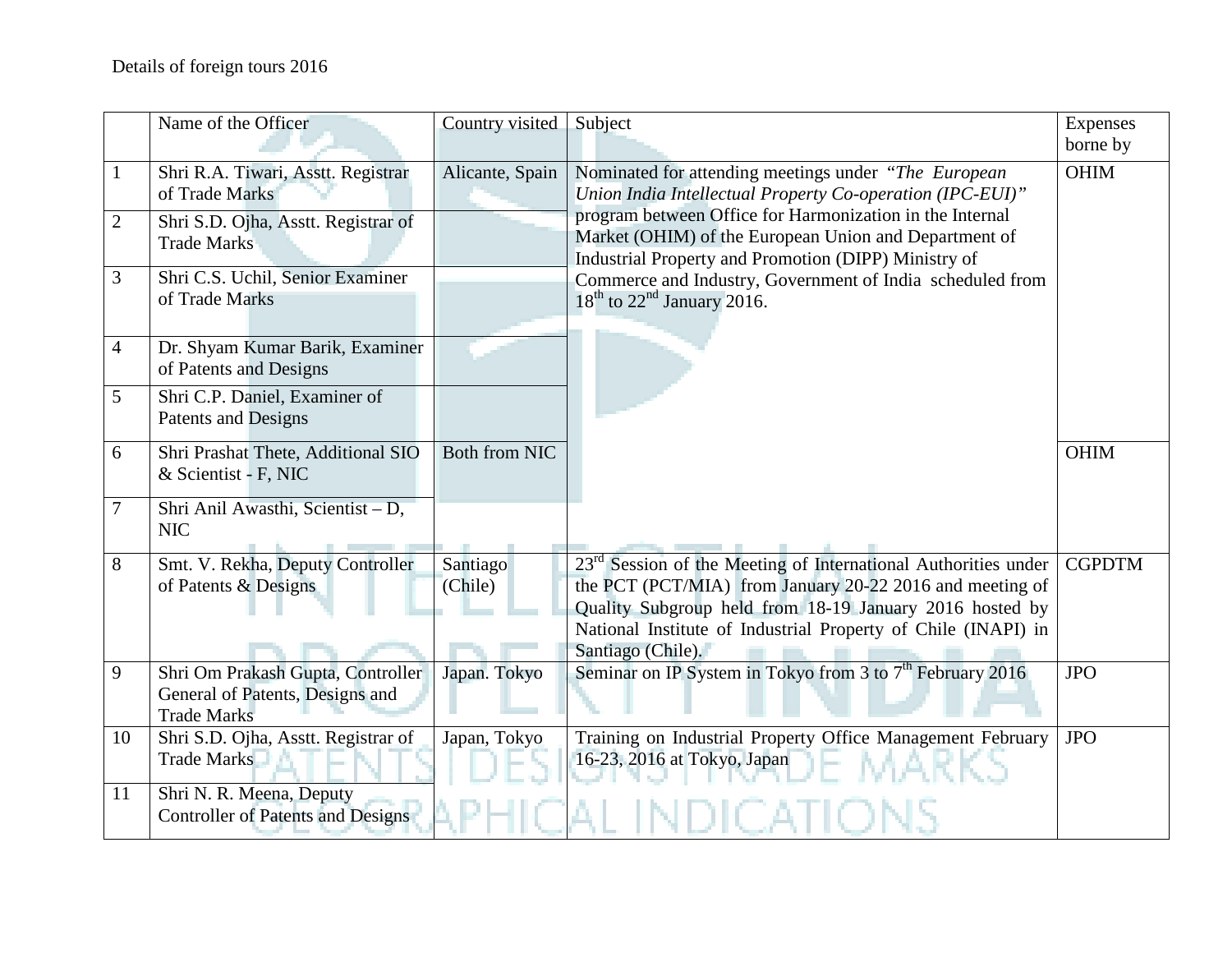| 12<br>13<br>14 | Shri Vishal Shukla, Examiner of<br>P&D<br>Ms. Jyoti, Examiner of P&D<br>Ms. Srirupa, Examiner of P&D | Moscow,<br>Russia | Regional Training program for Examiners of the BRICS IP<br>Offices in the frame work of cooperation stream exchange<br>program from 29 Feb 2016 to 4 <sup>th</sup> March 2016 at Moscow,<br>Russia (Rospatent) | Government<br>of India |
|----------------|------------------------------------------------------------------------------------------------------|-------------------|----------------------------------------------------------------------------------------------------------------------------------------------------------------------------------------------------------------|------------------------|
| 15             | Shri Vikas Kumar, AC, PO, Delhi                                                                      | Kuala Lumpur      | WIPO Regional workshop on Patent Examination, quality<br>management in Kuala Lumpur on April 19-20, 2016                                                                                                       | <b>WIPO</b>            |
| 16             | Smt. Parimalavarsini V, AC,<br>Chennai                                                               |                   |                                                                                                                                                                                                                |                        |
| 17             | Shri T.V. Madhusudhan                                                                                | Vienna            | (East meets West)<br>Nominated to attend roundtable discussion on "Impact of<br>recent Patent (Amendment) Rules in India and News for<br>Emerging Markets from 21-22 April 2016.                               | <b>EPO</b>             |
| 19             | Dr. Rajesh Dixit, Deputy<br>Controller                                                               | Geneva            | 9 <sup>th</sup> Session of the PCT Working Group and 29 <sup>th</sup> Session of<br>PCT Committee for Technical Cooperation to be held from 17-<br>20 May 2016                                                 | <b>CGPDTM</b>          |
| 21             | Mr. Iqbal Singh Juneja, Assistant<br><b>Registrar of Trade Marks</b>                                 | Geneva            | 14 <sup>th</sup> Session of the Working Group on the Legal Development<br>of the Madrid System for the International Registration of<br>Marks in Geneva from June 13-17, 2016                                  | <b>WIPO</b>            |
| 22             | Shri Om Prakash Gupta, Controller<br>General of Patents, Designs and<br><b>Trade Marks</b>           | Moscow,<br>Russia | 6 <sup>th</sup> Heads of Intellectual Property Offices (HIPO) Meeting of<br>BRICS countries to be held from June 20-22, 2016 in Moscow,<br>Russia                                                              | <b>CGPDTM</b>          |
| 23             | Shri Subendu Kundu, Deputy<br><b>Controller of Patents and Designs</b>                               |                   |                                                                                                                                                                                                                |                        |
| 24             | Dr. S.P. Subramaniyam, DC                                                                            | Geneva            | 24 <sup>th</sup> Session of WIPO's Standing Committee on Law of<br>Patents (SCP) in Geneva from June 27-30, 2016                                                                                               | <b>CGPDTM</b>          |

**GEOGRAPHICAL INDICATIONS**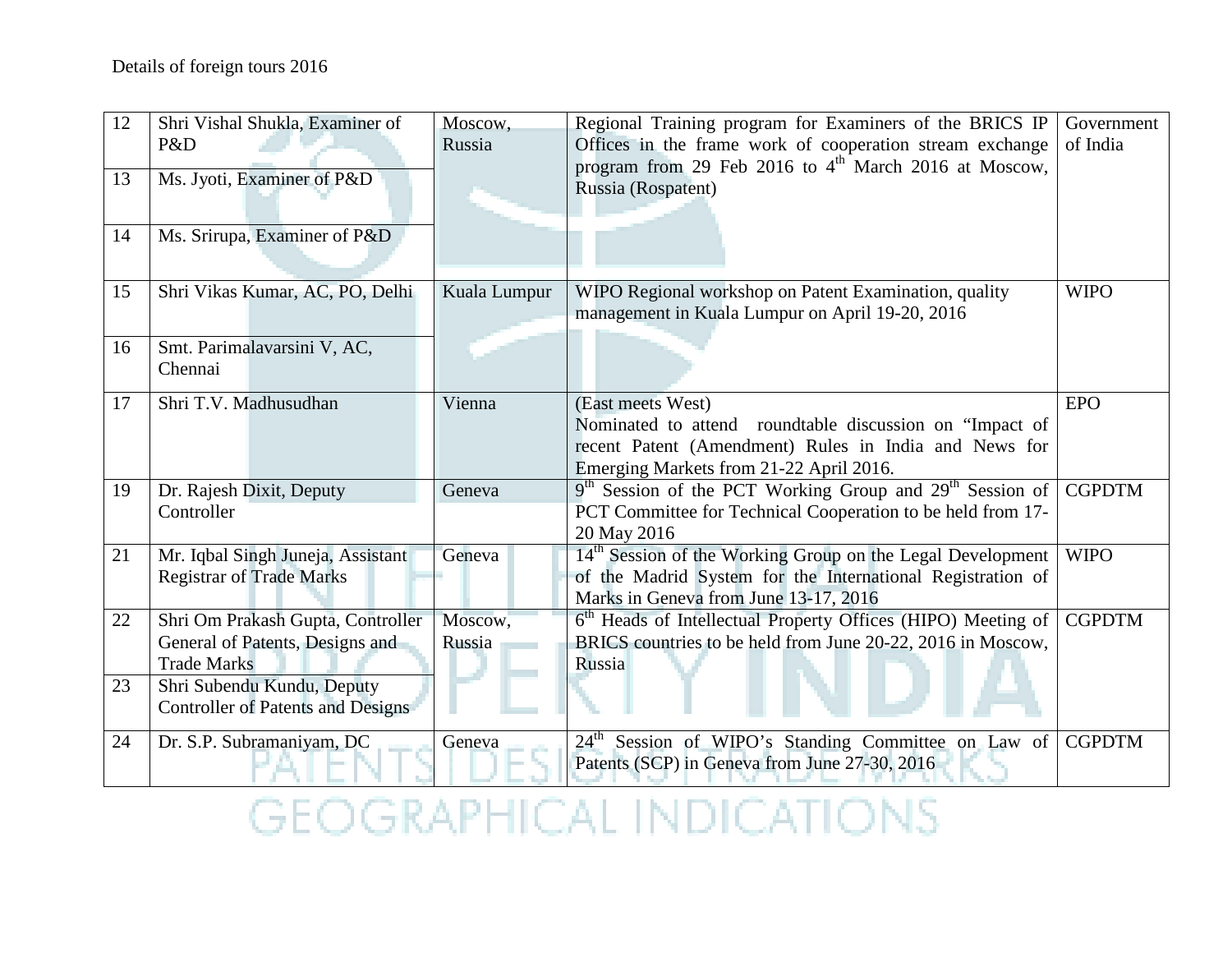| 25 | Dr. Dinesh P. Patil, AC                                                            |                  |                                                                                                                                    |               |
|----|------------------------------------------------------------------------------------|------------------|------------------------------------------------------------------------------------------------------------------------------------|---------------|
| 26 | Shri C.S. Uchil, Sr. Examiner<br>(Along with Mr. Thete $&$ Anil<br>Awasthi of NIC) | Alicante, Spain  | European Union Intellectual Property Office (EUIPO) in<br>Alicante, Spain from 27-30 June, 2016                                    | <b>EUIPO</b>  |
| 27 | Dr. K.S. Kardam, sr. JC                                                            | EUIPO,<br>Munich | European Patent Academy Seminar -OS41-2016, IP<br>Executive Week to be held at EUIPO, Munich Germany from<br>11-14 July 2016.      | <b>CGPDTM</b> |
| 28 | Mr. Satyendra Kumar Pandey,<br>Deputy Registrar                                    |                  |                                                                                                                                    |               |
| 29 | Mr. B.P. Singh, Deputy Controller<br>of Patents and Designs                        | Singapore        | WIPO Regional Seminar on Creating an Intellectual Property<br>Culture Amongst SMEs at Singapore from August 22 to 23,<br>2016      | <b>WIPO</b>   |
| 30 | Mr. Debashish Banerjee, Ex. of<br>P&D                                              |                  | JPO/IPR Operational Patent Examination Training Program to<br>be held in Tokyo, Japan from $2^{nd}$ September to $1^{st}$ November | JPO.          |
| 31 | Mr. Shrikant Sagar Bagde, Ex. of<br>P&D                                            |                  | 2016                                                                                                                               |               |
| 32 | Mr. Sagar B. Pol, Ex. of P&D                                                       | Japan, Tokyo     |                                                                                                                                    |               |
| 33 | Mr. Arun Kumar Pradhan, Ex. of<br>P&D                                              |                  |                                                                                                                                    |               |
| 34 | Mr. Ram Sunder Patel, Ex. of P&D                                                   |                  |                                                                                                                                    |               |
| 35 | Mr. Piyush Lende, Ex. of P&D                                                       |                  |                                                                                                                                    |               |
|    |                                                                                    |                  |                                                                                                                                    |               |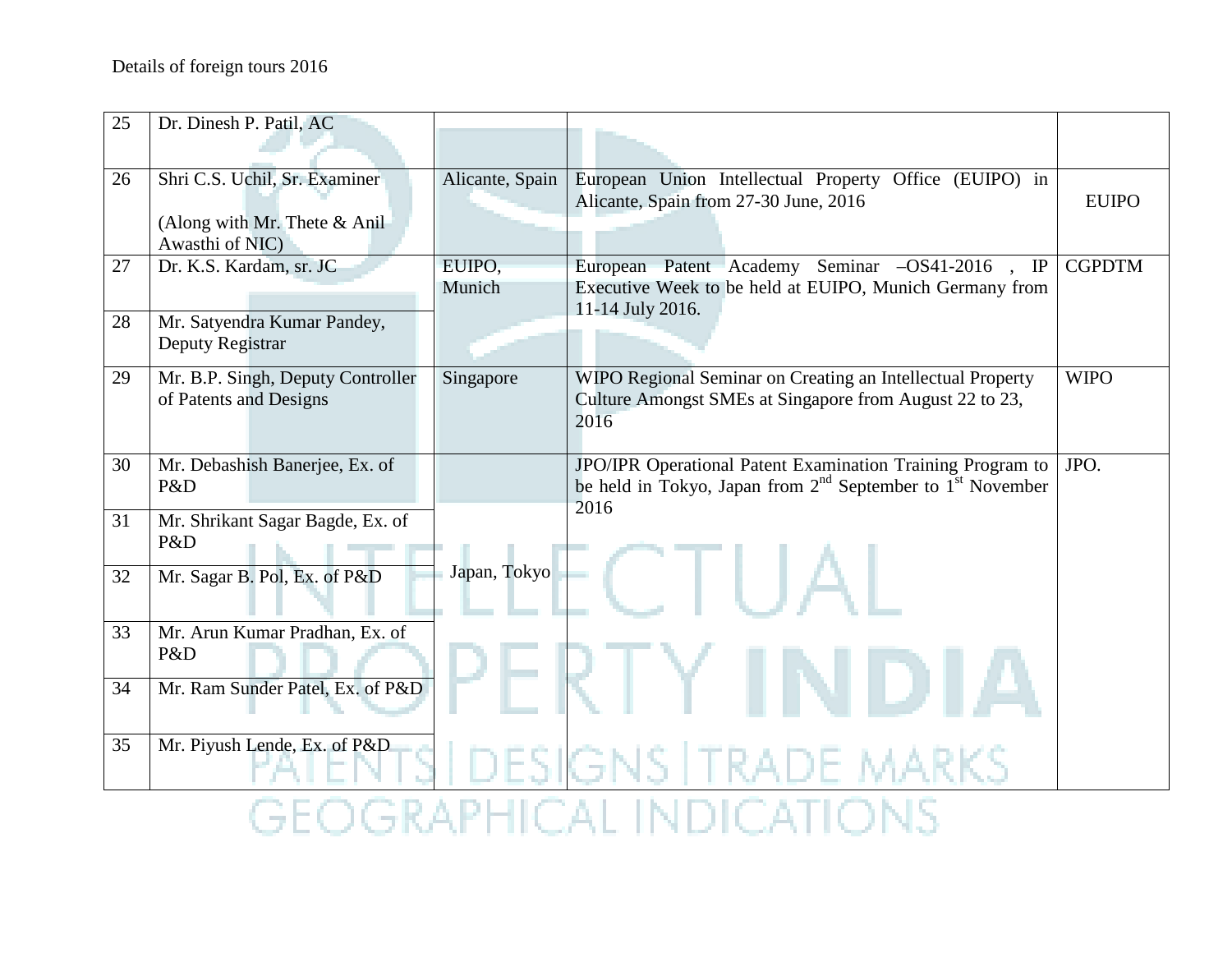| 36 | Mr. Yogesh V. Bajaj,<br>Asstt.Controller of P&D                                    | Republic of<br>Korea                | Speaker in PANITEX 2016 held on 1 <sup>st</sup> and 2 <sup>nd</sup> September 2016<br>at Seoul, Republic of Korea.                                                                 | Korea                       |
|----|------------------------------------------------------------------------------------|-------------------------------------|------------------------------------------------------------------------------------------------------------------------------------------------------------------------------------|-----------------------------|
| 37 | Shri O.P. Gupta, Controller<br>General of Patents, Designs &<br><b>Trade Marks</b> | Geneva                              | To attend the 56 <sup>th</sup> Series of Assemblies meetings in Geneva<br>from 2 to 6 October, 2016                                                                                | $O$ /o.the<br><b>CGPDTM</b> |
| 38 | Shri S. Kundu, Deputy Controller<br>of Patents & Designs                           | Geneva                              | To attend the 56 <sup>th</sup> Series of Assemblies meetings in Geneva<br>from $2nd$ to 6 <sup>th</sup> October, 2016.                                                             | $O$ /o.the<br><b>CGPDTM</b> |
| 39 | Shri R.A. Tiwari, Deputy Registrar<br>of Trade Marks                               | Geneva                              | To participate in the Madrid Union Assembly at Geneva from<br>October 3 to 11, 2016                                                                                                | <b>WIPO</b>                 |
| 40 | Dr. Rajesh Dixit, Deputy<br><b>Controller of Patents and Designs</b>               | Geneva                              | To participate in the PCT Union Assembly at Geneva from<br>October 3 to 11, 2016                                                                                                   | <b>WIPO</b>                 |
| 41 | Dr. Sharmistha Ghosh, AC                                                           | Japan, Tokyo                        | To attend JPO/IPR Training Course on Patent Examination<br>Management, from October 13-20, 2016 in JPO, Japan, Tokyo                                                               | <b>JPO</b>                  |
| 42 | Dr. Ajay Thakur, AC                                                                |                                     |                                                                                                                                                                                    |                             |
| 43 | Mr. Madhurjaya Tahakur                                                             | Geneva                              | $36^{\text{th}}$<br>Session of WIPO Standing Committee on Law of<br>Trademark, Industrial Designs and Geographical Indications<br>(SCT) in Geneva from October 17-19, 2016         | <b>CGPDTM</b>               |
| 44 | Mr. S. Thangapandian, Deputy<br>Controller of P&D                                  | Daejeon,<br>Republic<br>of<br>Korea | WIPO Regional Workshop on improvement the effectiveness<br>of Patent Administration through competency- to be held in<br>Daejeon, Republic of based training and diagnostic of the | <b>WIPO</b>                 |
| 45 | Mr. Ravi Shankar, AC                                                               |                                     | Patent Examination System Korea from October 25 -27, 2016                                                                                                                          |                             |
| 46 | Mr. Kamal Singh Goondle, Deputy<br>Controller                                      | Geneva                              | Property (CDIP) – $18th$ WIPO Committee on the Development<br>and Intellectual Session- in Geneva from October 31 to<br>November 4, 2016                                           | <b>WIPO</b>                 |
| 47 | Shri Ritesh Kumar, Examiner of P<br>&D                                             | Japan, Tokyo                        | JPO/IPR Training Course on Substantive Examination of<br>Designs scheduled to be held in Tokyo, Japan from $8th$ to $21st$                                                         | <b>JPO</b>                  |
|    |                                                                                    |                                     |                                                                                                                                                                                    |                             |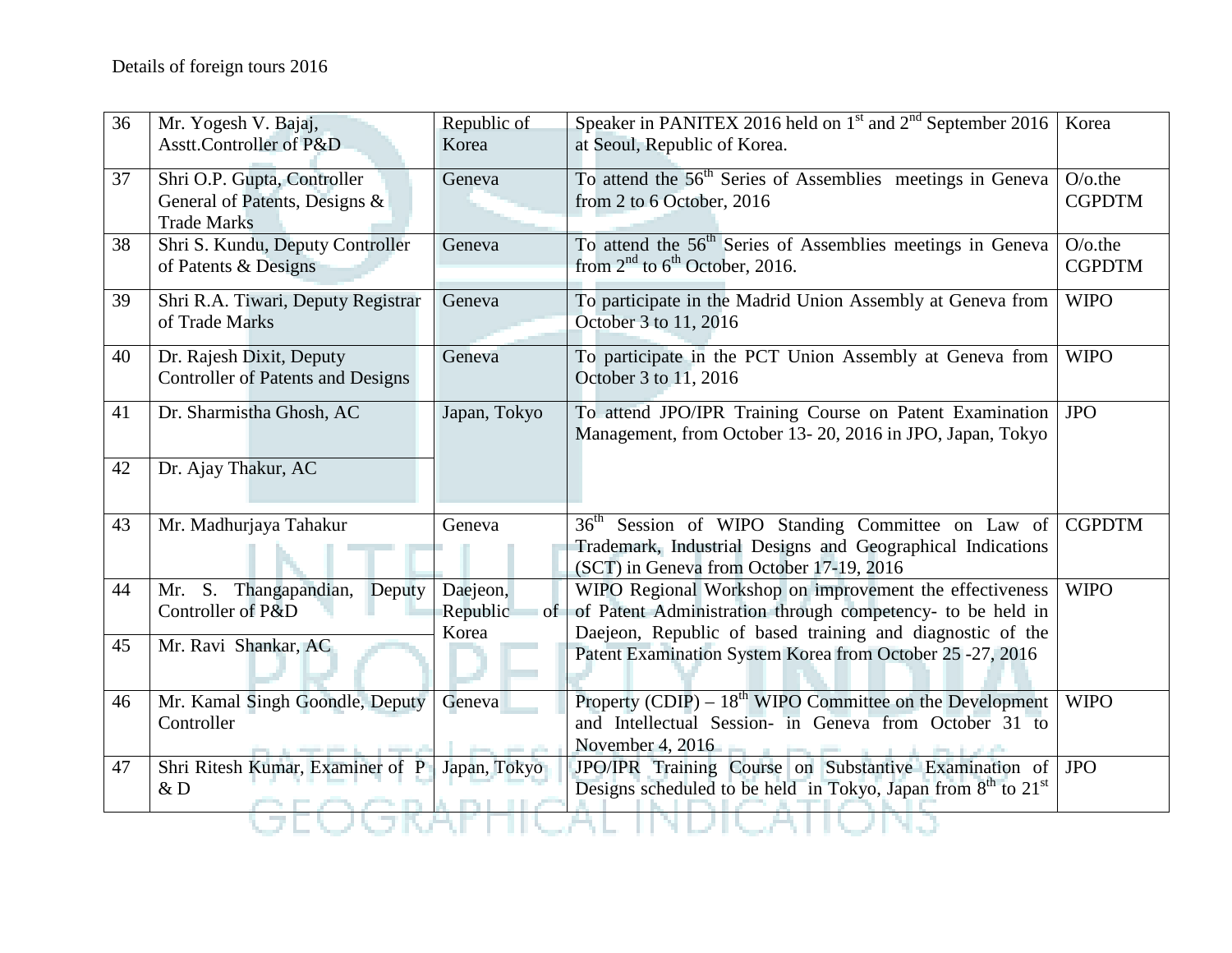| 48 | Shri Pankaj Patel, Examiner of            |              | November 2016.                                                                    |               |
|----|-------------------------------------------|--------------|-----------------------------------------------------------------------------------|---------------|
|    | P&D                                       |              |                                                                                   |               |
| 49 | Shri Arun Kumar, Examiner of Tokyo, Japan |              | JPO/IPR Training Course on Substantive Examination of JPO                         |               |
|    | <b>Trade Marks</b>                        |              | Trade Marks scheduled to be held from 17 <sup>th</sup> 30 <sup>th</sup> November, |               |
| 50 | Mr. Atul Kumar Singh, Examiner            |              | 2016 in Tokyo, Japan                                                              |               |
|    | of Trade Marks                            |              |                                                                                   |               |
| 51 | Mrs. Bimi G.B. Asstt.Controller           |              |                                                                                   |               |
|    |                                           | Tokyo, Japan | WIPO Regional Seminar on Workshop on the dissemination                            | <b>WIPO</b>   |
|    |                                           |              | and effective utilization of patent information scheduled to be                   |               |
|    |                                           |              | held from 6-7 December 2016 in Japan, Tokyo                                       |               |
| 52 | Mr. R. Srinivas, DC                       |              | Nomination made- 25 <sup>th</sup> Session of WIPO's Standing                      | $O$ /o.the    |
|    |                                           |              | Committee on Law of Patents, (SCP) in Geneva from                                 | <b>CGPDTM</b> |
|    |                                           |              | December 12-15, 2016                                                              |               |
| 53 | Mr. N. Babu, Asstt. Registrar of          | Tokyo, Japan | WIPO Regional Meeting of IPO officials responsible for                            | <b>WIPO</b>   |
|    | <b>Trade Marks</b>                        |              | Madrid System scheduled to be held from 13-14 December                            |               |
|    |                                           |              | 2016 at Tokyo, Japan.                                                             |               |
|    |                                           |              |                                                                                   |               |

# **INTELLECTUAL** PROPERTY INDIA PATENTS | DESIGNS | TRADE MARKS **GEOGRAPHICAL INDICATIONS**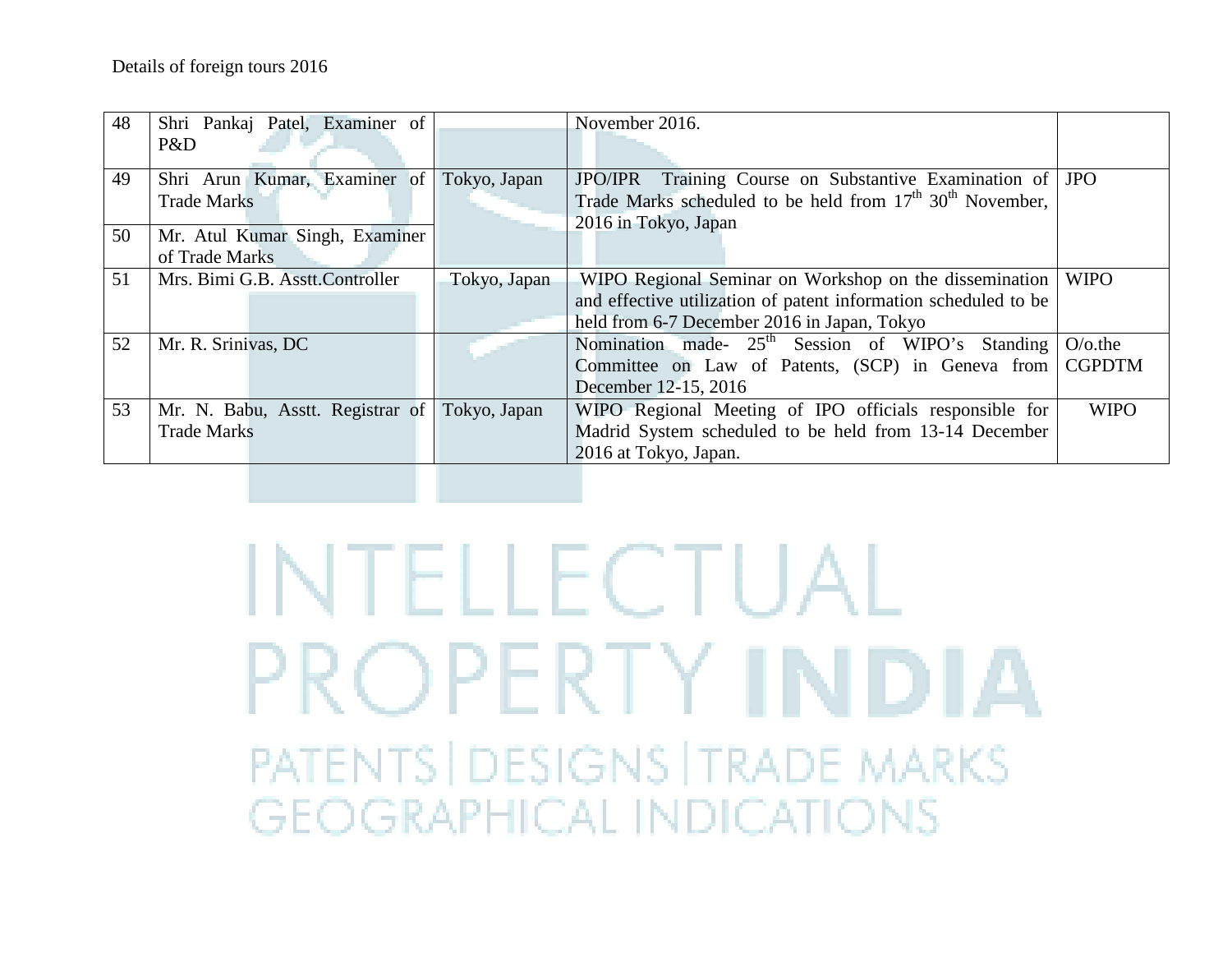| $\overline{S}$ I.N | Name & Designation of officer       | Country       | Training/Seminar/workshop/program attended                                        | Funded       |
|--------------------|-------------------------------------|---------------|-----------------------------------------------------------------------------------|--------------|
| $\mathbf{O}$       |                                     | visited       |                                                                                   | by           |
| 1                  | Mr. K.S. Shreekanth, Examiner of P  | Tokyo,        | WIPO Regional Training Course for Staff Members of IT                             | <b>WIPO</b>  |
|                    | & D, Delhi                          | Japan         | Division at the IP offices of emerging countries at Tokyo, Japan                  |              |
|                    |                                     |               | from 16-20 January, 2017                                                          |              |
| 2.                 | Smt. V. Rekha, Deputy Controller    | Reykjav       | Meeting of International authorities under PCT and Quality sub-                   | Governm      |
|                    |                                     | ik,           | group from 6-10 February 2017 hosted by the Nordic Patent                         | ent of       |
|                    |                                     | Iceland       | Institute in Reykjavik, Iceland                                                   | India        |
| 3.                 | Shri Sujoy Sarkar, Deputy           | Vienna,       | East Meets West forum scheduled to be held from 05-07 April                       | <b>EPO</b>   |
|                    | Controller of P&D, Kolkata          | Austria       | 2017                                                                              |              |
| 4.                 | Shri Om Prakash Gupta               | Daejeon,      | IIPTI International Conference and HIPOC (Heads of Intellectual                   | <b>KIPO</b>  |
|                    |                                     | Republi       | Property Office Conference) 11-14, April 2017                                     |              |
|                    |                                     | c of          |                                                                                   |              |
| 5                  | Shri M. Ajith, Deputy Controller of | Korea         |                                                                                   |              |
|                    | P&D, Chennai                        |               |                                                                                   |              |
| 6                  | Dr. K.S. Kardam                     | Geneva        | 10 <sup>th</sup> Session of PCT Working Group and 30 <sup>th</sup> Session of PCT |              |
|                    |                                     |               | Committee for technical cooperation at Geneva from $8 - 12$ May                   |              |
|                    |                                     |               | 2017                                                                              |              |
| 7                  | Dr. Rajesh Dixit                    |               |                                                                                   |              |
|                    |                                     |               |                                                                                   |              |
| 8                  | Mr. C.G. Naidu                      | <b>Bangko</b> | Thaifex Trade Fare – 2017 held at Bangkok, Thailand from $31st$                   | <b>EUIPO</b> |
|                    |                                     | k,            | May to $4^{\text{th}}$ June 2017                                                  |              |
|                    |                                     | Thailand      |                                                                                   |              |
| 9                  | Mr. Prashanth Kr. B                 |               |                                                                                   |              |
|                    |                                     |               |                                                                                   |              |
| 10                 | Dr. Sameer Kumar Swarup, DC         | Geneva,       | Fifth Session Committee on WIPO Standards (CWS), WIPO, 29                         | <b>WIPO</b>  |
|                    |                                     | Switzerl      | $May - 2 June 2017$ (funding for one delegate) – regarding.                       |              |
|                    |                                     | and           |                                                                                   |              |
| 11                 | Dr. Pawan Kumar Pandey              | Geneva,       | 15 <sup>th</sup> Session of the Working Group on the Legal Development of         | Governm      |
|                    |                                     | Switzerl      | the Madrid System for the International Registration of Marks in                  | ent of       |
|                    |                                     | and           | Geneva from June 19-22, 2017                                                      | India        |
|                    |                                     |               |                                                                                   |              |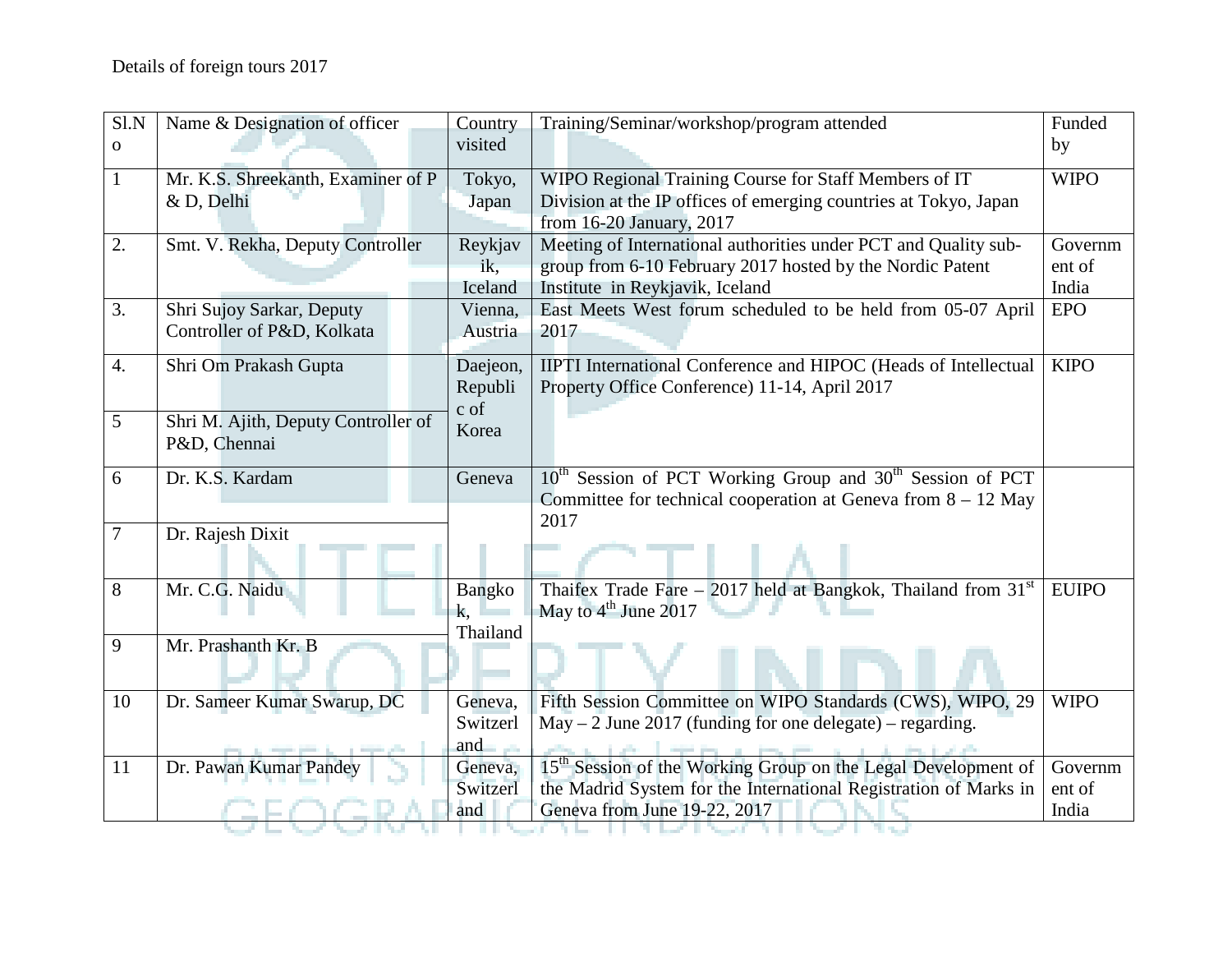| 12 | Mr. Aditya Vankateswara N.C., Ex.             | Tokyo,          | Regional workshop on Patent Examination Quality June 21-23,                                                                                 | <b>WIPO</b>       |  |
|----|-----------------------------------------------|-----------------|---------------------------------------------------------------------------------------------------------------------------------------------|-------------------|--|
|    | Of P&D                                        | Japan           | 2017                                                                                                                                        |                   |  |
| 13 | Mr. Neeraj Kumar Meena, EX.of<br>P&D          |                 |                                                                                                                                             |                   |  |
| 14 | Mr. Madhurjya Thakur, DC                      | Alicante        | Visit to Alicante from $26-6-2017$ to 30-06-2017 in process to                                                                              | <b>EUIPO</b>      |  |
|    |                                               | , Spain         | building of the platform for data sharing and Designview                                                                                    |                   |  |
| 15 | Dr. Shyam Kumar Barik, AC                     |                 | implementation                                                                                                                              |                   |  |
| 16 | Mr. V. Raghavan, Tech. Director<br><b>NIC</b> |                 |                                                                                                                                             |                   |  |
| 17 | Shri N.R. Meena, DC                           | Geneva          | 26 <sup>th</sup> session of WIPO's Standing Committee on Law of Patents                                                                     | $O$ /o.the        |  |
|    |                                               |                 | (SCP) in Geneva from July 3-6, 2017                                                                                                         | <b>CGPDT</b><br>M |  |
| 18 | Md. Jawed Iqbal, Ex. Of P&D                   | Daejeon,        | WIPO workshop on Patent Examination in the PCT National                                                                                     | <b>WIPO</b>       |  |
|    |                                               | Republi<br>c of | Phase in Daejeon, Republic of Korea from July 3 to 7, 2017                                                                                  |                   |  |
| 19 | Ms. Latika Dawara, Ex. Of P&D                 | Korea           |                                                                                                                                             |                   |  |
|    |                                               |                 |                                                                                                                                             |                   |  |
| 20 | Shri Jai Prakash, Sr. Examiner of             | Singapo         | To attend Interactive session with the Enforcement officials from                                                                           | EPO $&$           |  |
|    | <b>Trade Marks</b>                            | re              | South Asia from August 10-12, 2017                                                                                                          | <b>EUIPO</b>      |  |
| 21 | Shri Santanu Dey, DC, Kolkata                 |                 | To attend IP Executive Week organized by EPO and EUIPO to                                                                                   | EPO $&$           |  |
|    |                                               |                 | be held from 10-13 July 2017 in Alicante, Spain                                                                                             | <b>EUIPO</b>      |  |
| 22 | Mr. C.N. Shashidhara, DC                      | Tokyo,<br>Japan | 4 months Study-Cum-Research Fellowship Program to be held<br>from 16 <sup>th</sup> August to 15 <sup>th</sup> December 2017 in Tokyo, Japan | <b>JPO</b>        |  |
|    |                                               |                 | PATENTS   DESIGNS   TRADE MARKS                                                                                                             |                   |  |
|    |                                               |                 |                                                                                                                                             |                   |  |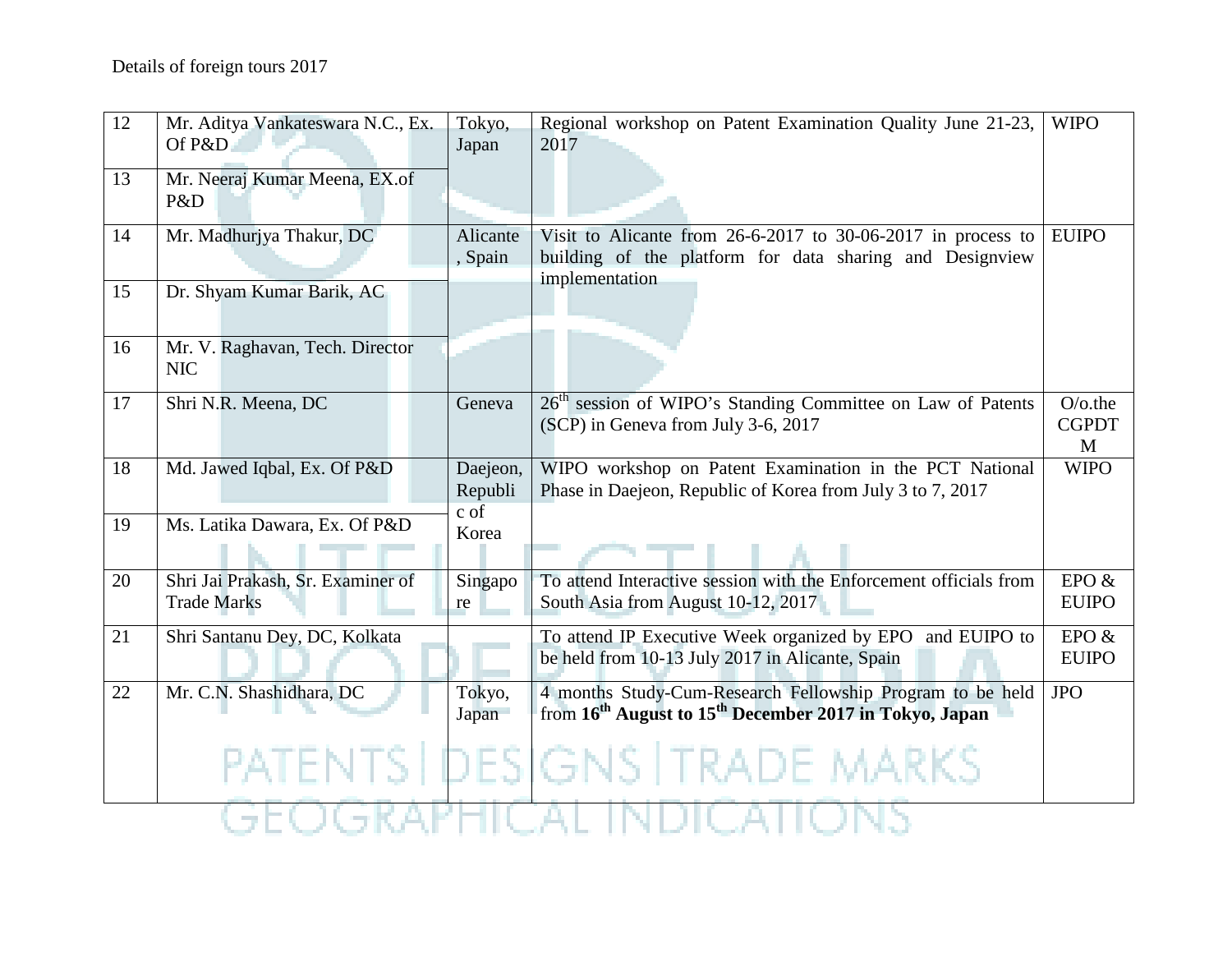| $\overline{23}$ | Shri Pramathesh Sen, DC, Kolkata                             | Geneva   | $27th$ Session of the Program and Budget Committee scheduled to          | <b>CGPDT</b>    |
|-----------------|--------------------------------------------------------------|----------|--------------------------------------------------------------------------|-----------------|
|                 |                                                              |          | be held from 11-15 September 2017 at Geneva                              | M               |
|                 |                                                              |          |                                                                          |                 |
|                 |                                                              |          |                                                                          |                 |
|                 |                                                              |          |                                                                          |                 |
| 24              | Mr. S. Ravisankar                                            | Singapo  | WIPO Inter-Regional Seminar on Policies for the Promotion for            |                 |
|                 |                                                              | re       | better use of the Patent Cooperation Treaty (PCT), WIPO                  |                 |
|                 |                                                              |          | Singapore Office, September 11 to 13, 2017                               |                 |
|                 |                                                              |          |                                                                          |                 |
|                 |                                                              |          |                                                                          |                 |
| 25              | Parveen Kumar                                                | Tokyo,   | To attend Operational Patent Examination Training Program for            | <b>JPO</b>      |
|                 | Examiner of Patents & Designs,                               | Japan    | Examiners of Patents scheduled to be held from 12/09/2017 to             |                 |
|                 | IPO, Delhi                                                   |          | $1/11/2017$ .                                                            |                 |
| 26              | Mr. Rajesh Patel, Examinr of<br>Patents & Design, IPO, Delhi |          |                                                                          |                 |
|                 |                                                              |          |                                                                          |                 |
| 27              | Mr. Rajeev Kumar, Examinr of                                 |          |                                                                          |                 |
|                 | Patents & Design, IPO, Kolkata                               |          |                                                                          |                 |
| 28              | Dr. (Ms.) Suman Verma,                                       |          |                                                                          |                 |
|                 | Examiner of Patents & Designs                                |          |                                                                          |                 |
|                 |                                                              |          |                                                                          |                 |
| 29              | Mr. Om Prakash Gupta, CGPDTM                                 | Geneva,  | 57 <sup>th</sup> Series of Meeting of Assemblies of the Member states of | $O$ /o.the      |
|                 |                                                              | Switzerl | WIPO from $1st$ October 2017 to $6th$ October 2017                       | <b>CGPDT</b>    |
| 30              | Dr. K.S. Kardam, Sr. JC                                      | and      | 57 <sup>th</sup> Series of Meeting of Assemblies of the Member states of | M<br>$O$ /o.the |
|                 |                                                              |          | WIPO from 2 <sup>nd</sup> October 2017 to 6 <sup>th</sup> October 2017   | <b>CGPDT</b>    |
|                 |                                                              |          |                                                                          | M               |
| 31              | Mr. S. D. Ojha, AR                                           |          | Madrid Assembly meeting during 57 <sup>th</sup> Series of Meeting of     | <b>WIPO</b>     |
|                 |                                                              |          | Assemblies of the Member states of WIPO from 2 <sup>nd</sup> October     |                 |
|                 |                                                              |          | 2017 to $11th$ October 2017                                              |                 |
|                 |                                                              |          |                                                                          |                 |
|                 |                                                              |          |                                                                          |                 |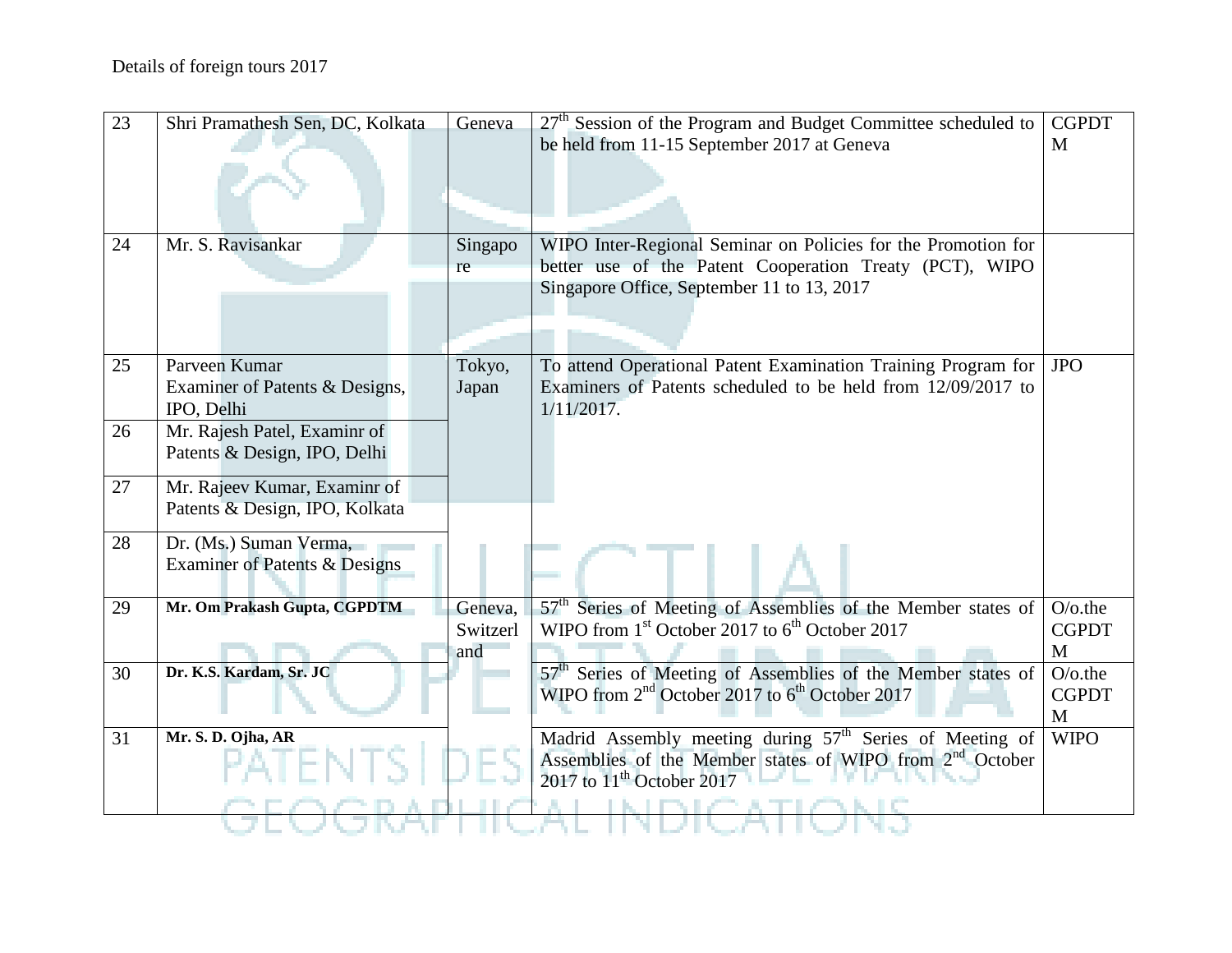| 32 | Mr. Parijat Sourabh, DC                                |       | PCT Union Meetings during $57th$ Series of Meeting of                                                                          | <b>WIPO</b> |
|----|--------------------------------------------------------|-------|--------------------------------------------------------------------------------------------------------------------------------|-------------|
|    |                                                        |       | Assemblies of the Member states of WIPO from 2 <sup>nd</sup> October                                                           |             |
|    |                                                        |       | 2017 to 11 <sup>th</sup> October 2017                                                                                          |             |
| 33 | Mr. Ravi Prakash Pandey, Ec. of P&D                    | Japan | JPO/IPR Training Course on Patent Examination Management                                                                       | <b>JPO</b>  |
|    |                                                        |       | held from $2^{nd}$ to $10^{th}$ November 2017 in Tokyo, Japan                                                                  |             |
| 34 | Md. Atiqullah, Ex. of P&D                              |       |                                                                                                                                |             |
|    |                                                        |       |                                                                                                                                |             |
| 35 | Ms. Nilamani Kundu, Ex. Of P&D                         |       |                                                                                                                                |             |
|    |                                                        |       |                                                                                                                                |             |
| 36 | Mr. Rakesh Kumar Singh, Ex. Of P&D                     |       |                                                                                                                                |             |
|    |                                                        |       |                                                                                                                                |             |
|    |                                                        |       |                                                                                                                                |             |
|    |                                                        |       |                                                                                                                                |             |
| 37 | Mr. Shahid Anwar,                                      | Japan | JPO/IPR Training Course on Substantive Examination of Designs<br>scheduled to be held from 8 to 21 <sup>st</sup> November 2017 | <b>JPO</b>  |
|    |                                                        |       |                                                                                                                                |             |
| 38 | Mr. Vinay Shankar Raj, Ex. Of<br>P&D                   |       |                                                                                                                                |             |
|    |                                                        |       |                                                                                                                                |             |
| 39 | Mr. Deep Prakash Gupt, Ex. Of<br>P&D                   |       |                                                                                                                                |             |
|    |                                                        |       |                                                                                                                                |             |
| 40 |                                                        |       |                                                                                                                                |             |
|    | Mr. Devender Kumar, Sr. Examiner                       | Japan | JPO/IPR Training Course on Substantive Examination of Trade                                                                    | Japan       |
|    | of TM                                                  |       | Marks to be held from 17to 30 <sup>th</sup> November 2017 in Tokyo, Japan                                                      |             |
|    |                                                        |       |                                                                                                                                |             |
|    |                                                        |       |                                                                                                                                |             |
| 41 | Mr. Susheel Kumar Pandey, Sr.<br><b>Examiner of TM</b> |       | <b>DESIGNS   TRADE MARKS</b>                                                                                                   |             |
|    |                                                        |       |                                                                                                                                |             |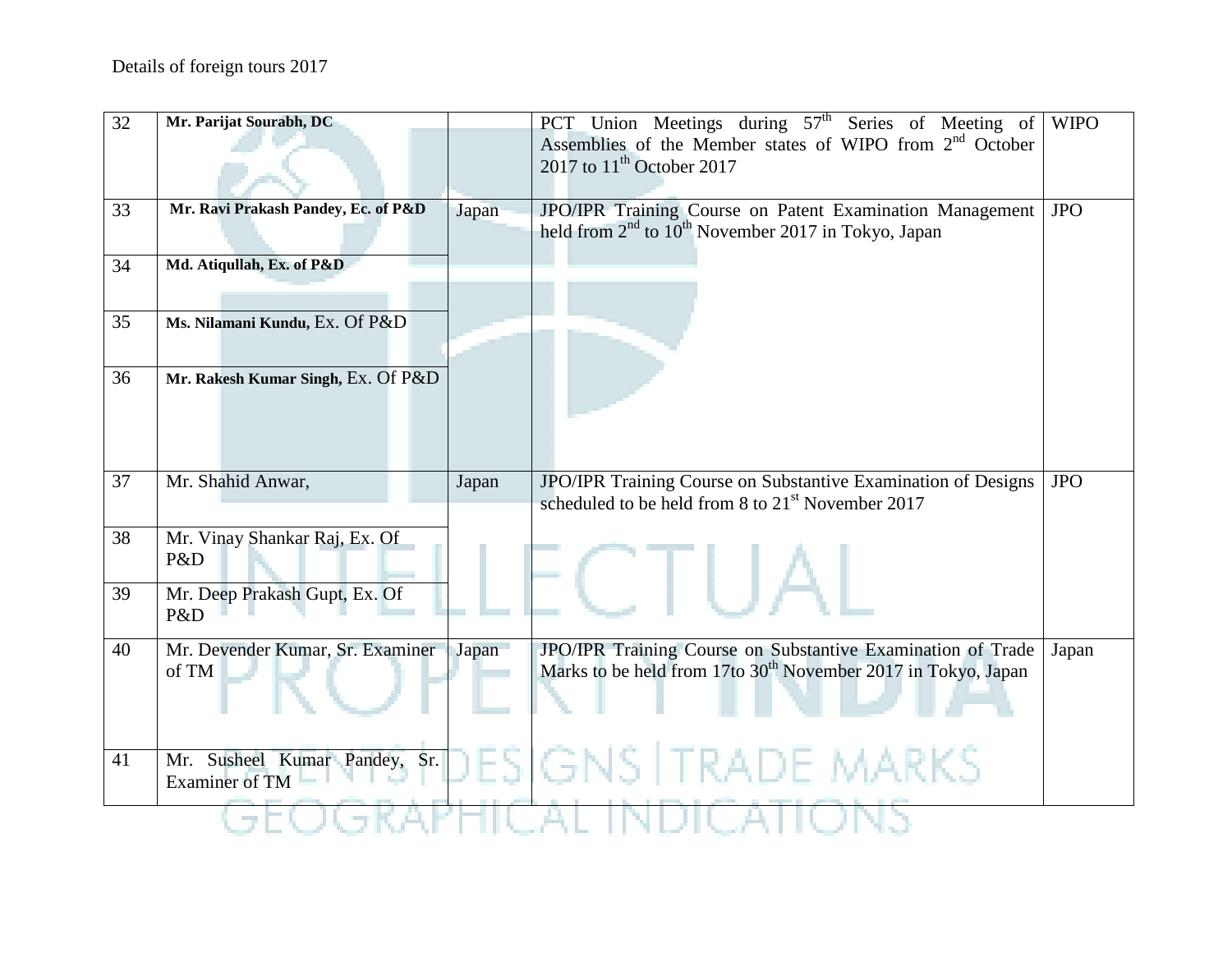| 42 | Mr. Ashish Kumar Pandey, Sr.<br>Examiner of TM                                  |                   |                                                                                                                                   |              |
|----|---------------------------------------------------------------------------------|-------------------|-----------------------------------------------------------------------------------------------------------------------------------|--------------|
| 43 | Shri C.S. Uchil, Sr. Examiner of<br><b>Trade Marks</b>                          | Geneva            | 38 <sup>th</sup> Session of Standing Committee on the Law of Trademarks,<br>Industrial Designs and Geographical Indications (SCT) | <b>WIPO</b>  |
| 44 | Ramchander,<br>Deputy<br>Shri<br>N.<br><b>Controller of Patents and Designs</b> | Geneva            | $27th$ Session of Standing Committee on Law of Patents (SCP) in<br>Geneva from December, 11 to 14, 2017                           | <b>WIPO</b>  |
| 45 | Shri Jitendra Kumar Choure,<br>Examiner of<br>Patents & Designs                 | Japan,<br>(Tokyo) | JPO/IPR Training Course on<br>Managing IP at Tokyo, Japan held from $11th$ December 2017 to $20th$<br>December 2017.              | <b>JPO</b>   |
| 46 | Shri Manmeet Kumar,<br>Examiner of<br>Patents & Designs                         |                   |                                                                                                                                   |              |
| 47 | Shri Mukesh Kumar Jangid,<br>Examiner of<br>Patents & Designs                   |                   |                                                                                                                                   |              |
| 48 | Shri Kumar Raju, Examiner of<br>Patents & Designs                               |                   |                                                                                                                                   |              |
| 49 | R.A. Tiwari, Deputy Registrar of<br>Trade Marks & GI                            |                   | Visit to EUIPO office at Alicante, Spain from 18-20 December<br>2017                                                              | <b>EUIPO</b> |
| 50 | Ms. Dipmala Mathapati, Examiner<br>of Trade Marks & GI                          |                   |                                                                                                                                   |              |
| 51 | Roopa Bhaskar, Examiner of Trade<br>Marks & GI                                  |                   |                                                                                                                                   |              |
|    |                                                                                 |                   |                                                                                                                                   |              |

PATENTS | DESIGNS | TRADE MARKS **GEOGRAPHICAL INDICATIONS**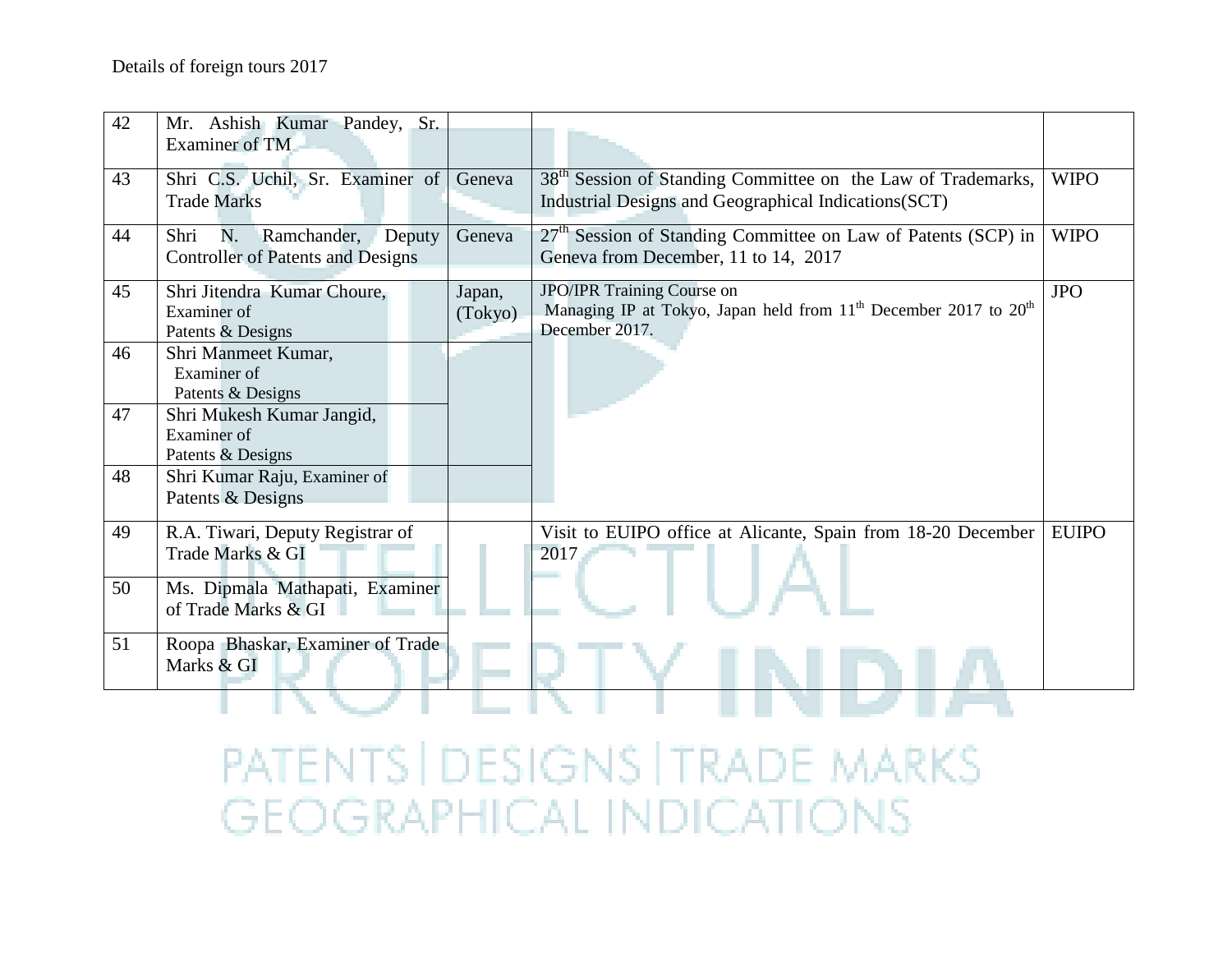#### **List of Officials on Foreign Training in 2018**

|                | List of officers deputed for foreign programs during 2018.                  |                           |                                                                                                                                                                                                                                                     |  |  |  |  |  |  |
|----------------|-----------------------------------------------------------------------------|---------------------------|-----------------------------------------------------------------------------------------------------------------------------------------------------------------------------------------------------------------------------------------------------|--|--|--|--|--|--|
| S1.No          | Name & Designation of<br>officer                                            | Country visited           | Training/Seminar/workshop/program attended                                                                                                                                                                                                          |  |  |  |  |  |  |
| $\mathbf{1}$   | Mr. Abhishek Pandey,                                                        | Tokyo, Japan              | Anti counterfeiting meeting<br>26 JANUARAY, 2018 to 02 FEBURARY, 2018                                                                                                                                                                               |  |  |  |  |  |  |
| 2.             | Smt. V. Rekha, Deputy<br>Controller                                         | Reykjavik, Iceland        | 25 <sup>th</sup> Session of Meeting of International authorities (PCT/MIA)<br>under PCT from February 21-23,2018 and Quality sub-group from<br>19-20 February 2018 hosted by the Spanish Patent and Trademark<br>Office Institute in Madrid, Spain. |  |  |  |  |  |  |
| $\mathfrak{Z}$ | Mr. Jagdish Kumar Singh,<br>Examiner of P & D                               | Beijing, China            | Training Program and Patent Information Utilization Workshop<br>from February 5- 9, 2018 under                                                                                                                                                      |  |  |  |  |  |  |
| $\overline{4}$ | Mr. Ajeet Kumar, Examiner of<br>P & D                                       |                           | BRICS IP Coordination Program.                                                                                                                                                                                                                      |  |  |  |  |  |  |
| 5              | Mr. Anjaiah Nayak Examiner<br>of P & D                                      |                           |                                                                                                                                                                                                                                                     |  |  |  |  |  |  |
| 6              | Mr. Subendu Kundu, Deputy<br>Controller of P&D                              | Beijing, China            | 5 <sup>th</sup> Coordination Group Meeting scheduled to be held from 7-9<br>February 2018 under BRICS IP Coordination Program                                                                                                                       |  |  |  |  |  |  |
| $\overline{7}$ | Mr. Om Prakash Gupta,<br><b>CGPDTM</b>                                      | Tokyo, Japan              | Heads of IP Office (HIPO) and High Level Forum (HLF)<br>scheduled to be held from 19-23 February, 2018 at Tokyo, Japan.                                                                                                                             |  |  |  |  |  |  |
| 8              | Shri Om Prakash Gupta,<br><b>CGPDTM</b>                                     | Chengdu, China            | 10th Meeting of BRICS Heads of Intellectual Property Offices<br>(HIPO at Chengdu, China) from March 26-27,2018                                                                                                                                      |  |  |  |  |  |  |
| 9              | Mr. Subendu Kundu, Deputy<br>Controller of P&D                              |                           |                                                                                                                                                                                                                                                     |  |  |  |  |  |  |
| 10             | Shri B.P. Singh, Joint<br>Controller of Patents and<br>Designs              | Moscow                    | "IP & Blockchain Conference (April 16-17, 2018, in Moscow)                                                                                                                                                                                          |  |  |  |  |  |  |
| 11             | Shri Santosh Kumar Gupta,<br>Examiner of Patents & Designs                  |                           |                                                                                                                                                                                                                                                     |  |  |  |  |  |  |
| 12             | Shri Oggu Prasad Rao, Dy.<br>Controller of P&D                              | Vienna, Austria           | East Meets West Forum from 18-24 April, 2018 in Vienna, Austria.                                                                                                                                                                                    |  |  |  |  |  |  |
| 13             | Mr. M. Mohammed Habibulla,<br>Asstt. Registrar of Trade<br>Marks, Chennai   | Geneva                    | 39th Session of WIPO's Standing Committee on Law of<br>Trademarks, Industrial Designs and Geographical Indications (SCT)<br>in Geneva from April 23-26, 2018                                                                                        |  |  |  |  |  |  |
| 14             | Ms. Subasani Purushothaman,<br>Sr. Examiner of Trade Marks,<br>TMR, Chennai | Geneva Switzerland        | 28th Session of the WIPO Committee of Experts of the Nice<br>Union for the International classification of the Goods and Services<br>for the Purposes of the Registration of Marks" at Geneva from Apr<br>30 - May 04,2018                          |  |  |  |  |  |  |
| 15             | Mr. Om Prakash Gupta                                                        | Seattle, Washington       | To attend the 3rd IP Office workshop : Working towards the 21st<br>Century during INTA's Annual Meeting on May 22, 2018.                                                                                                                            |  |  |  |  |  |  |
| 16             | Mr. Subendu Kundu,                                                          | East London, South Africa | 18th BRICS CGETI meeting at East London, South Africa on 10-                                                                                                                                                                                        |  |  |  |  |  |  |

┑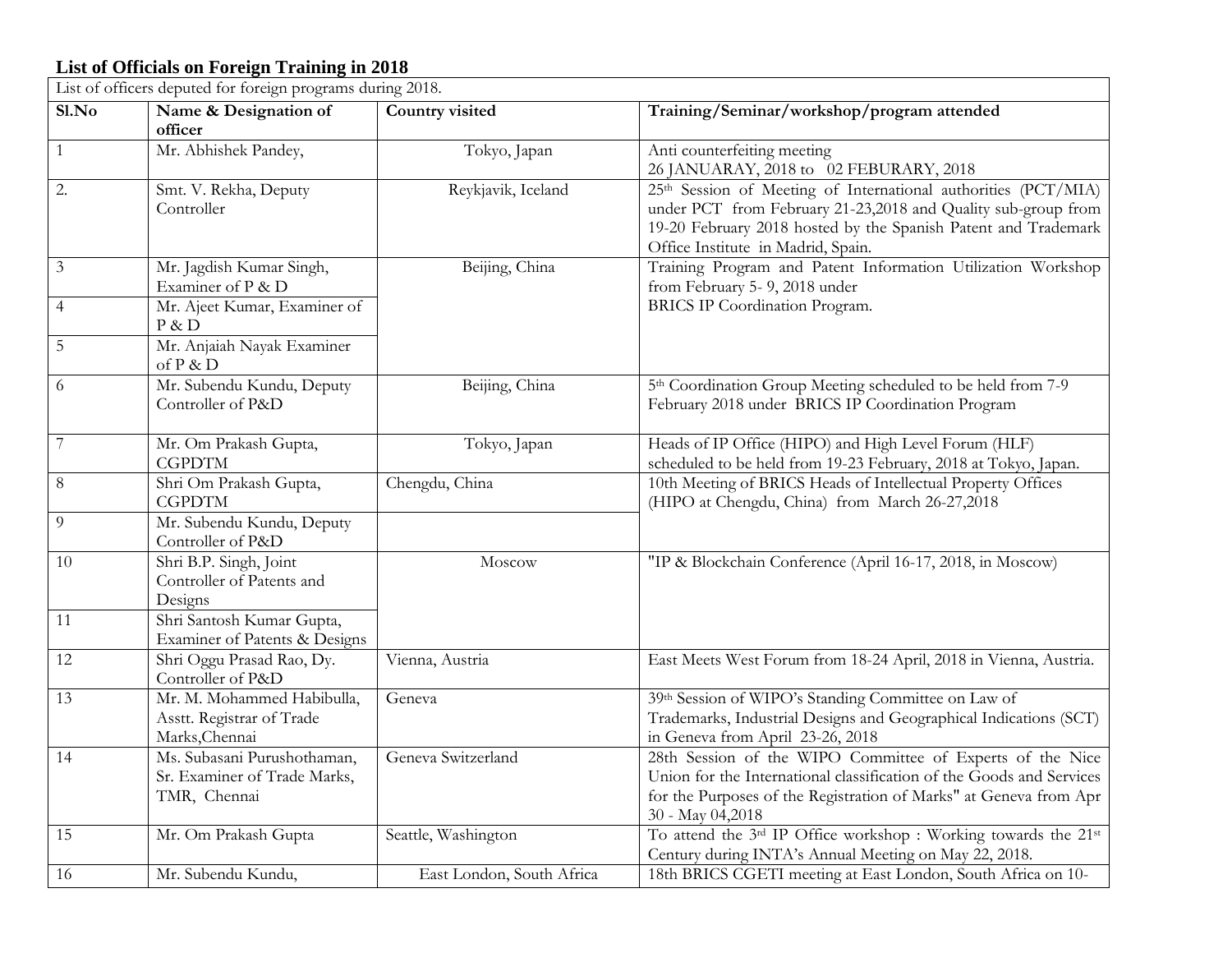### **List of Officials on Foreign Training in 2018**

|        | Dy.Controller of P&D                                             |                    | 12 May, 2018                                                                                                                                                                                              |
|--------|------------------------------------------------------------------|--------------------|-----------------------------------------------------------------------------------------------------------------------------------------------------------------------------------------------------------|
| 17     | Mr. Debanjan Chakrabertty,<br>Senior Examiner of TMR,<br>Kolkata | Geneva             | To participate in the working group on the development of the<br>Lisbon system scheduled to be held from 11 to 12th June, 2018 at<br>Geneva.                                                              |
| 18     | Ms. Bimi G.B., Asstt.<br>Controller of P&D                       | Geneva             | Eleventh Session of the Patent Cooperation Treaty (PCT) Working<br>Group scheduled to be held from 18th June to 22nd June 2018 in<br>Geneva.                                                              |
| 19     | Dr. K.S. Kardam, Sr. J.C.                                        | Geneva             | Ad hoc Expert Group and 36th Session of Inter Governmental<br>Committee on Intellectual Property and Genetic Resources,<br>Traditional Knowledge and Folklore (IGC) at Geneva from 24 to<br>28 June 2018. |
| 20     | Mr. Sukhdeep Singh                                               | Tokyo, Japan       | 2 <sup>nd</sup> RCEP WGIP Inter Sessional Meeting held from 25-29 June,<br>2018, Tokyo, Japan.                                                                                                            |
| 21     | Mr. Pranav Kumar, Examiner,<br>PO,Chennai                        | Tokyo, Japan       | WIPO Regional Workshop on Patent Examination Quality<br>Management, Japan June 27 29, 2018                                                                                                                |
| 22     | Mr. Anand Mishra, Ex.of<br>P&D,PO,Mumbai                         | France             | Summer School - Centre for International Intellectual Property<br>Studies (CEIPI) from 2-13 July 2018 in France.                                                                                          |
| 23     | Mr. Prashant Kumar Kutare,<br>Ex. Of P&D, PO, Delhi              |                    |                                                                                                                                                                                                           |
| 24     | Dr. Kavita Taunk<br>DC, Delhi                                    | Geneva Switzerland | 28th Session of WIPO's Standing Committee on Law of Patents<br>(SCP) in Geneva from July 9-12, 2018                                                                                                       |
| 25     | Shri B.P. Singh, Joint<br>Controller of P&D                      |                    | 2 <sup>nd</sup> Review Meeting on Industrial Property between the DIPP and<br>the JPO from 21-22 August 2018                                                                                              |
| 26     | Mr. Abhishek Kumar Pandey,<br>Examiner of Trade Marks            | Geneva             | 13th Session of Advisory Committee on Enforcement(ACE) at<br>Geneva from 3 to 5 September 2018.                                                                                                           |
| $27\,$ | Mr. Shammi Ranjan, Ex. Of P<br>&D                                | Japan              | JPO/IPR Training Course on Substantive Examination of Designs<br>from 3-14 September, 2018 in Tokyo, Japan                                                                                                |
| $28\,$ | Mr. Gourab Majumder, Ex. Of<br>$P \& D$                          |                    |                                                                                                                                                                                                           |
| 29     | Mr. Jayanta Roy, Ex. Of P & D                                    |                    |                                                                                                                                                                                                           |
| 30     | Dr. Rajesh Pradhan, Ex. Of P<br>&D                               |                    |                                                                                                                                                                                                           |
| 31     | Mr. Arup Garu, Examine of<br>P&D                                 | Japan, Tokyo       | JPO/IPR Training Course on Patent Examination Management<br>from 19-26 September, 2018                                                                                                                    |
| 32     | Mr. Hariom Singh, Examine of<br>P&D                              |                    |                                                                                                                                                                                                           |
| 33     | Ms. Swati Pandey, Examine of<br>P&D                              |                    |                                                                                                                                                                                                           |
| 34     | Ms. Hardit Kaur, Examine of<br>P&D                               |                    |                                                                                                                                                                                                           |
| 35     | Mr. Sumit Kumar, Ex. Of P &                                      | Japan, Tokyo       | JPO/IPR Operational Patent Examination Training Program from                                                                                                                                              |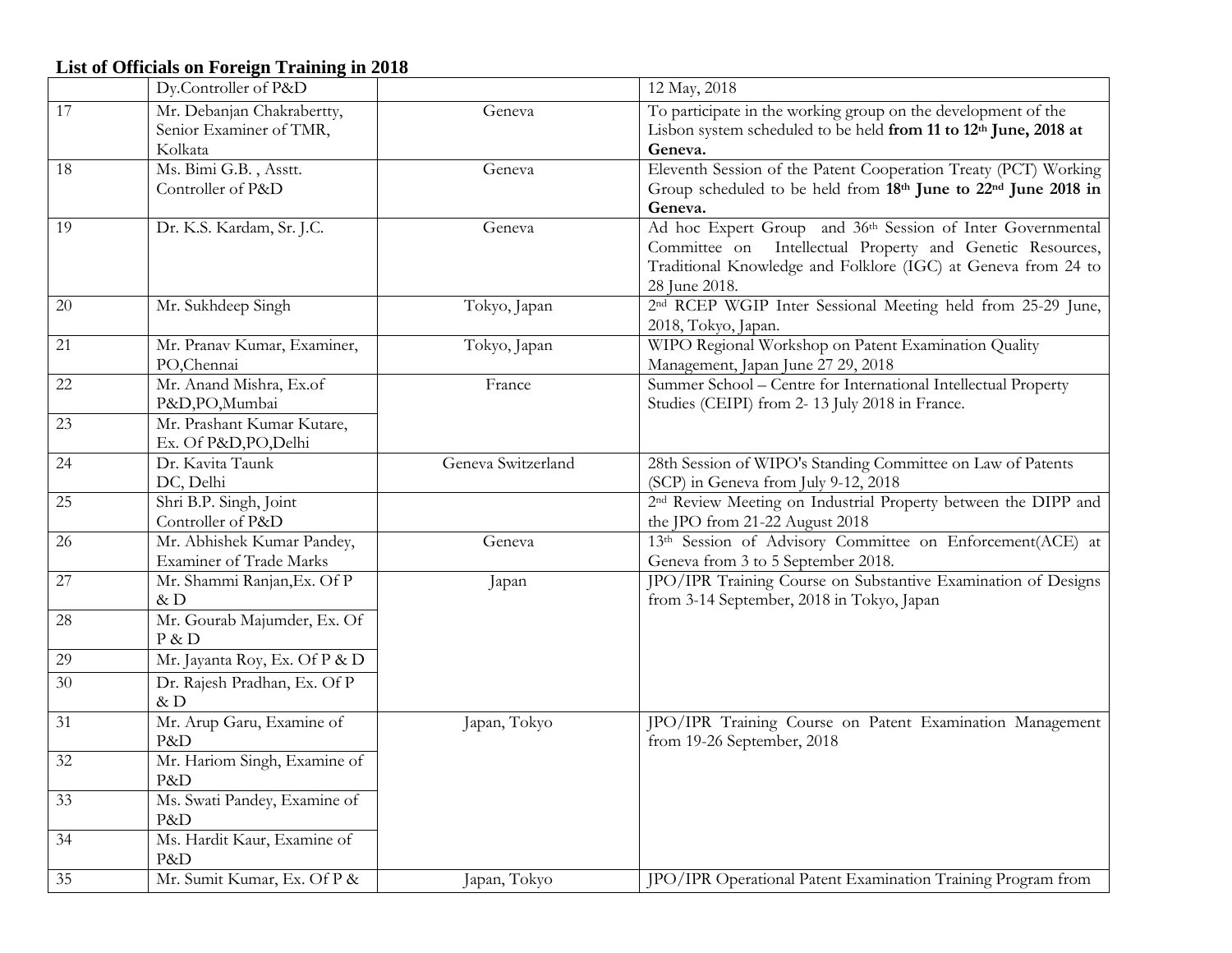| List of Officials on Foreign Training in 2018 |                                 |                          |                                                                                                 |  |
|-----------------------------------------------|---------------------------------|--------------------------|-------------------------------------------------------------------------------------------------|--|
|                                               | D                               |                          | 20, Sept, 2018 to 09 November, 2018                                                             |  |
| 36                                            | Mr. Pratap Chandra Barad, Ex.   |                          |                                                                                                 |  |
|                                               | Of P & D                        |                          |                                                                                                 |  |
| 37                                            | Mr. Livjot Sarangal, Ex. Of P & |                          |                                                                                                 |  |
|                                               | D                               |                          |                                                                                                 |  |
| 38                                            | Mr. Om Prakash Gupta,           | Geneva                   | 58th Series Meeting of Assemblies of Member States of WIPO from                                 |  |
|                                               | <b>CGPDTM</b>                   |                          | $23 - 27$ September, 2018                                                                       |  |
| 39                                            | Mr. Sukhdeep Singh, AC          |                          |                                                                                                 |  |
| 40                                            | Mr. C. Naveen Andrew, DC,       |                          | PCT Union Assembly meetings at Geneva from 24 to 2 <sup>nd</sup> October                        |  |
|                                               | Chennai                         | Geneva                   | 2018                                                                                            |  |
| 41                                            | Mr. S.D. Ojha, Deputy           | Geneva                   | Madrid Union Assembly meetings at Geneva from 24 to 2 <sup>nd</sup>                             |  |
|                                               | Registrar of Trade Marks        |                          | October 2018                                                                                    |  |
| 42                                            | Mr. Vijay T. Doye,              | Geneva                   | 6th Session of Committee on WIPO Standards (CWS) at Geneva                                      |  |
|                                               | Asstt.Controller                |                          | from $15 - 19$ October 2018.                                                                    |  |
| 43                                            | Mr. Vikash Kumar, AC, PO,       | Japan, Tokyo             | WIPO Regional workshop on the Dissemination and Effective                                       |  |
|                                               | New Delhi                       |                          | Utilization of Patent Information at Japan from 16-17 October                                   |  |
| 44                                            | Mr. M.R. Manivasakam, AC,       |                          | 2017                                                                                            |  |
|                                               | PO, Chennai                     |                          |                                                                                                 |  |
| 45                                            | Mr.S. Thangapandian, DC         | Seoul, Republic of Korea | International conference on Patent Examination Cooperation on<br>12 <sup>th</sup> November 2018 |  |
| 46                                            | Mr. Nirmalaya Sinha, DC         | Geneva                   | To attend the 22 <sup>nd</sup> session of Committee on Development and                          |  |
|                                               |                                 |                          | Intellectual Property (CDIP) at Geneva from 19th to 23rd November                               |  |
|                                               |                                 |                          | 2018.                                                                                           |  |
| 47                                            | Shri Hemant Khosla              | Tokyo, Japan             | JPO/IPR Training Course on Substantive Examination of                                           |  |
| 48                                            | Ms. Vijay Shree                 |                          | Trademarks scheduled to be held from November 21, to December                                   |  |
| 49                                            | Ms. Rama Devi Verma             |                          | 4,2018                                                                                          |  |
| 50                                            | Mr. Hariram, Deputy             | Geneva                   | To attend 29th Session of WIPO's Standing Committee on Law of                                   |  |
|                                               | Controller of Patents and       |                          | Patents(SCP) from December 3 – 6, 2018 in Geneva                                                |  |
|                                               | Designs                         |                          |                                                                                                 |  |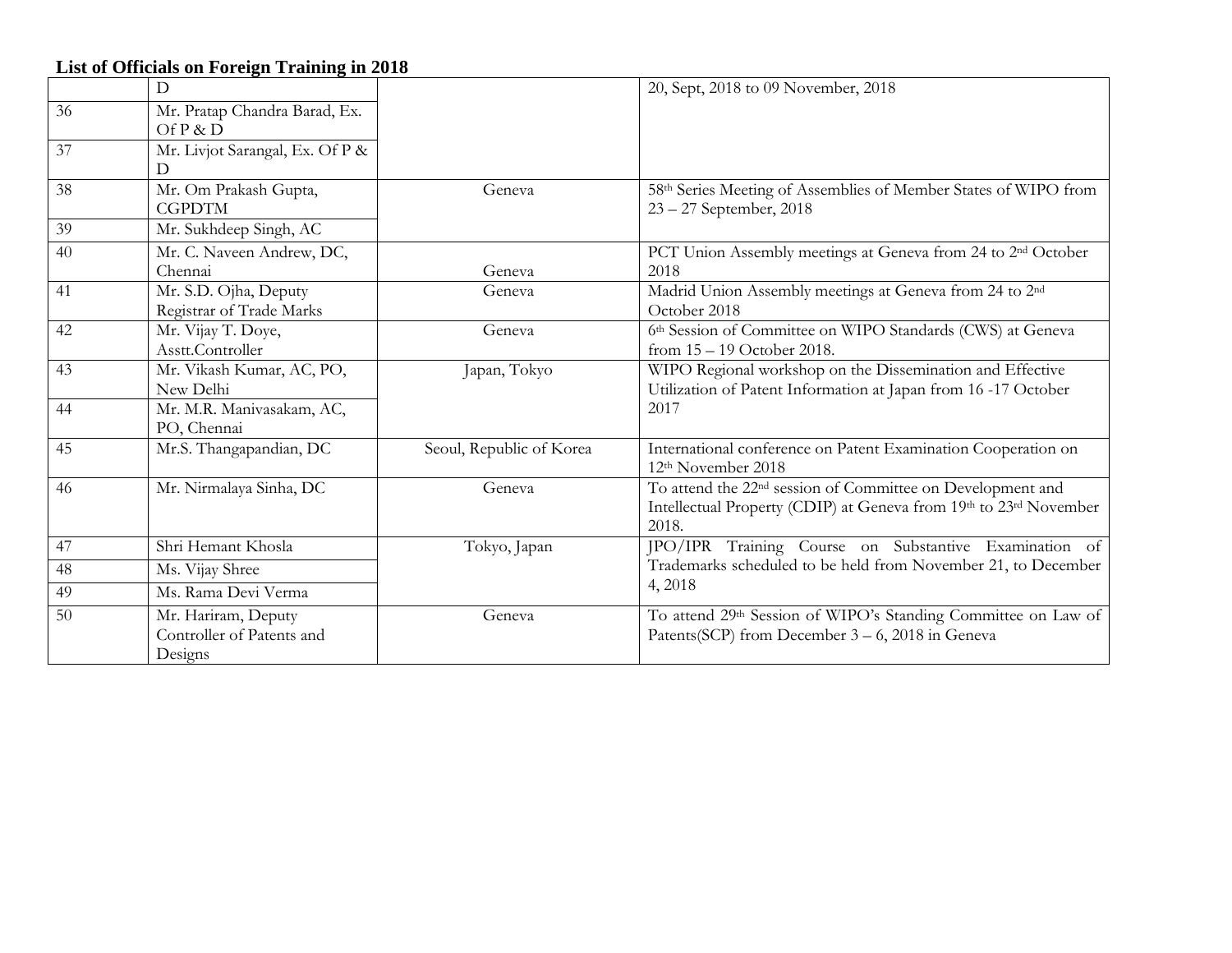| Details of Foreign travel of CGPDTM for the financial year 2019-20 (as on 16.01.2020) |                 |           |                |                         |              |
|---------------------------------------------------------------------------------------|-----------------|-----------|----------------|-------------------------|--------------|
| Sl.No.                                                                                | Date of journey |           | Place of visit | Expenditure             |              |
|                                                                                       | From            | to        | No. of<br>days |                         |              |
|                                                                                       | 14-4-2019       | 16-4-2019 | 3 days         | Cape town, South Africa | Rs. 2,30,160 |
| $\overline{2}$                                                                        | 19-5-2019       | 20-5-2019 | 2 days         | Boston, Massachusetts,  | Rs. 38,415   |
|                                                                                       |                 |           |                | <b>USA</b>              | (DSA)        |
| 3                                                                                     | 26-8-2019       | 29-8-2019 | 4 days         | Singapore               | 4000         |
|                                                                                       |                 |           |                |                         | (Mobile)     |
| 4                                                                                     | 9-9-2019        | 13-9-2019 | 5 days         | Tokyo, Japan            | 45809        |
|                                                                                       |                 |           |                |                         | (DSA+Mobile) |
| 5                                                                                     | 30-9-2019       | 4-10-2019 | 5 days         | Geneva, Switzerland     | Rs. 2,35,027 |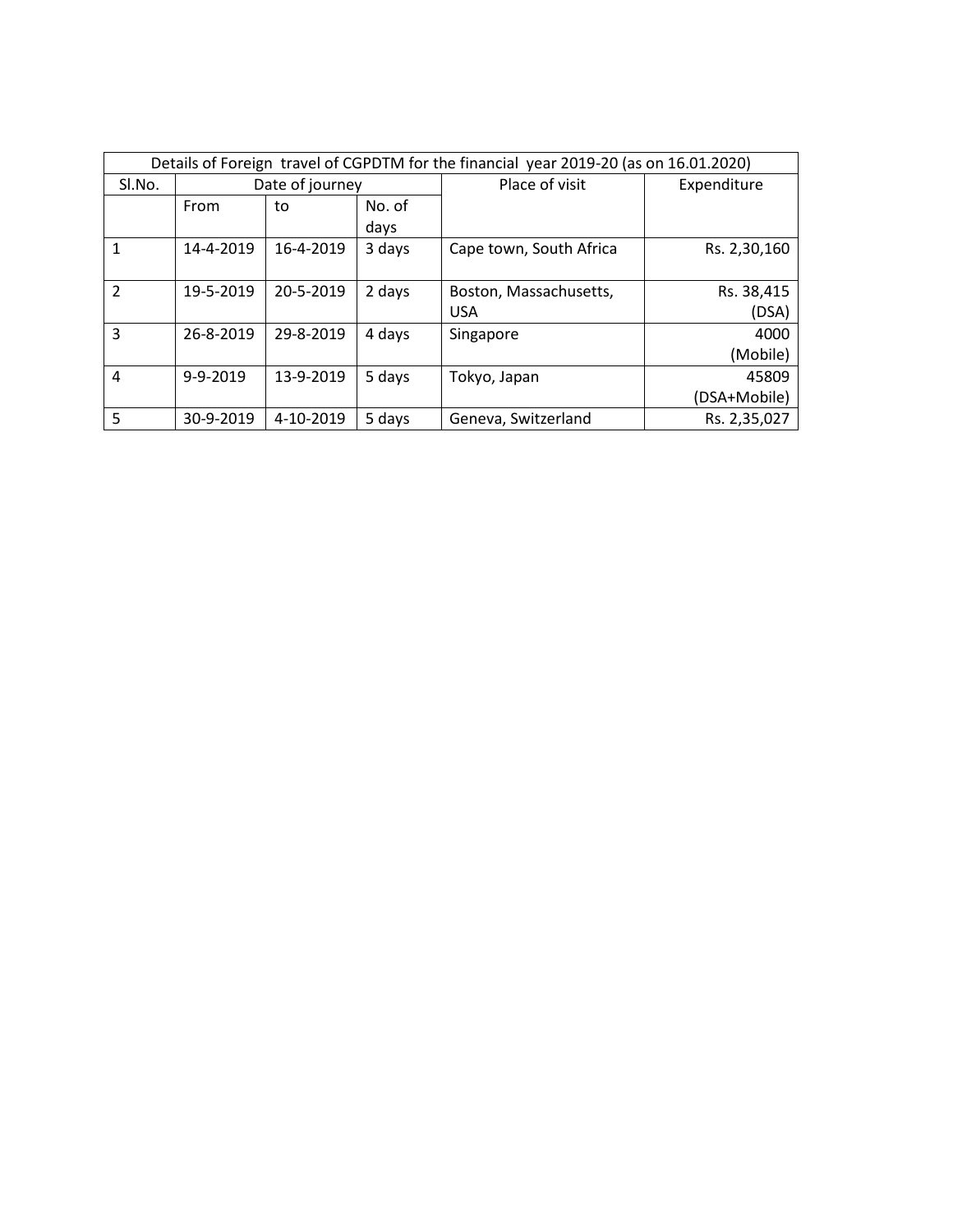#### **Participation of Officials in meeting at International forum and training Programmes in India & Abroad in 2019**

| Sl. No. | Training / Seminar / Workshop / Program attended                                                                                                                 | Country<br><b>Visited</b>  | No. of officials<br>participated |
|---------|------------------------------------------------------------------------------------------------------------------------------------------------------------------|----------------------------|----------------------------------|
| 1.      | WIPO-NIPO Patent Quality Program Oslo<br>25th March 2019 - 5th April 2019 (12 Days)                                                                              | Norway                     | 1                                |
| 2.      | 38th session of WIPO's Standing Committee on Copyright<br>and related rights (SCCR) held from 1-5 April 2019                                                     | Geneva                     | $\mathbf{1}$                     |
| 3.      | Informal Brainstorming Meeting on GIs of RCEP Working<br>Group on Intellectual Property from April 8-9, 2019                                                     | Singapore                  | $\mathbf{1}$                     |
| 4.      | East Meets West in Vienna from 11-12 April, 2019                                                                                                                 | Vienna,<br>Austria         | $\mathbf{1}$                     |
| 5.      | 11th BRICS HIPO Meeting held at Stellenbosch, South<br>Africa from 14-16 April 2019                                                                              | South Africa               | $\overline{2}$                   |
| 6.      | 41st Session of WIPO Standing Committee on Law of<br>Trademarks, Industrial Designs and Geographical<br>Indications (SCT) in Geneva from 8th to 11th April, 2019 | Geneva                     | $\mathbf{1}$                     |
| 7.      | "IPO of the Future" - Expert Group Meeting during<br>INTA's Annual Meeting held at Boston, Massachusetts,<br>USA on 19th and 20th May 2019                       | Boston, USA                | $\mathbf{1}$                     |
| 8.      | 5 <sup>th</sup> Inter-Sessional meeting of RCEP and related<br>meetings at Bangkok, Thailand from 25-29 May, 2019                                                | Bangkok,<br>Thailand       | $\mathbf{1}$                     |
| 9.      | "20th BRICS CGETI Meeting". Negotiations from 29-30<br>May 2019 at Brazil.                                                                                       | BRASILIA,<br><b>BRAZIL</b> | $\mathbf{1}$                     |
| 10.     | 12th Session of the PCT Working Group to be held in<br>Geneva at the Headquarters of WIPO from 11th to 14th<br>June, 2019                                        | Geneva,<br>Switzerland     | $\mathbf{1}$                     |
| 11.     | 30 <sup>th</sup> Session of the Standing Committee on the Law of<br>Patents (SCP) from 24-27 June 2019 at WIPO, Geneva                                           | Geneva                     | $\mathbf{1}$                     |
| 12.     | Summer School CEIPI, Strasbourg, 2019 held from<br>01.07.2019 to 12.07.2019 France                                                                               | Strasbourg,<br>France      | $\mathbf{1}$                     |
| 13.     | 7th Session of the Committee on WIPO Standards (CWS)<br>to be held in Geneva from 1st to 5th July, 2019                                                          | Geneva,<br>Switzerland     | $\mathbf{1}$                     |
| 14.     | 17th session of Working Group on the<br>Legal<br>Development at Geneva from 22-26 July, 2019                                                                     | Geneva                     | $\mathbf{1}$                     |
| 15.     | JPO/IPR Training course for Public Awareness 2019<br>from 05/08/2019 to 09/08/2019                                                                               | Japan, Tokyo               | $\overline{2}$                   |
| 16.     | Course<br>[PO/IPR]<br>Training<br>Academia-Industry<br>on<br>Collaboration and Technology Transfer from August 20-<br>29, 2019                                   | Japan, Tokyo               | $\overline{2}$                   |
| 17.     | WIPO ASPEC Heads of IP Office Conference (HIPOC) and<br>GFIP from 26 to 29 August 2019                                                                           | Singapore                  | $\mathbf{1}$                     |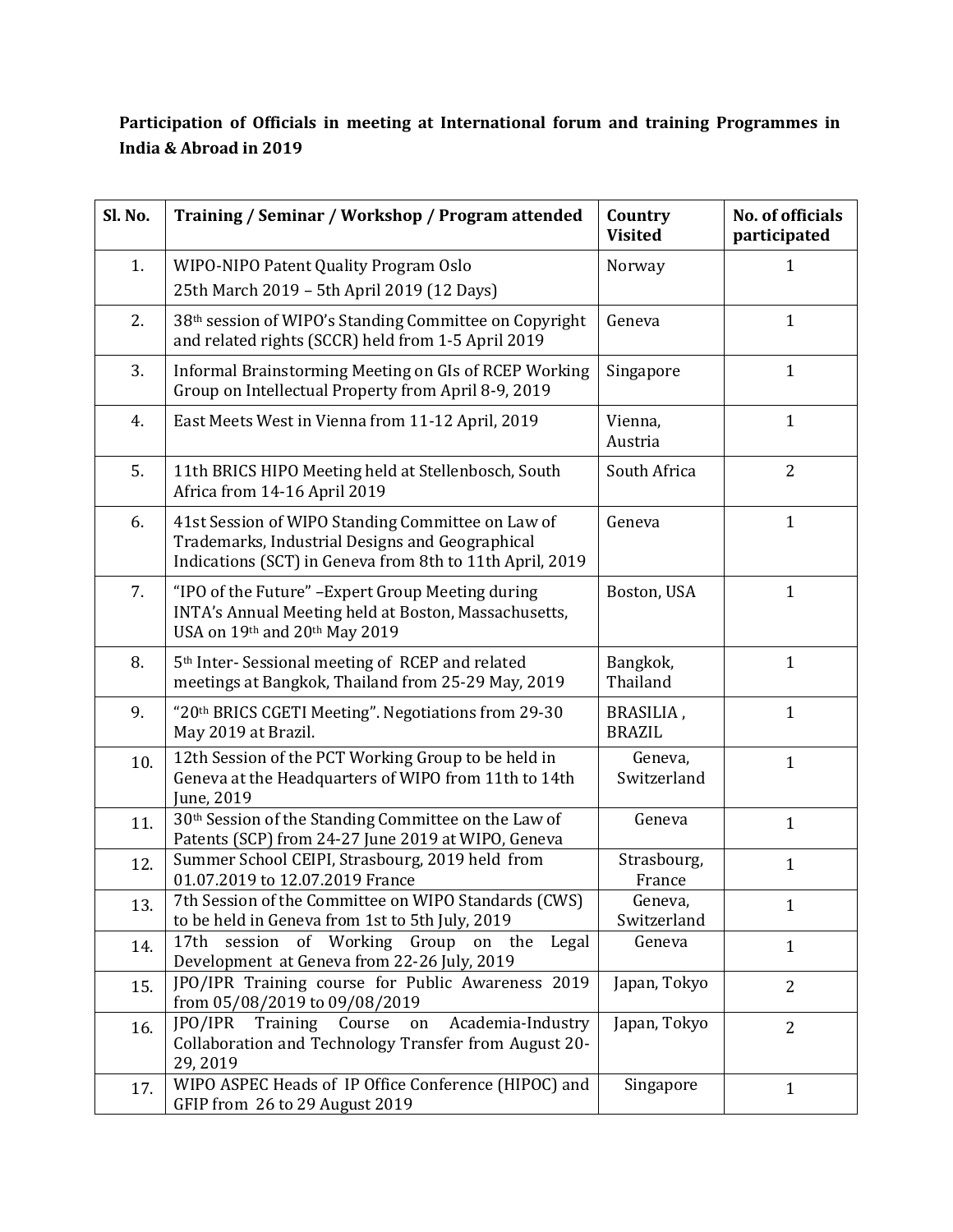| 18. | 21 <sup>st</sup> Meeting of BRICS Contact Group on Economic and<br>Trade Issues (CGETI) in Brasilia, Brazil on 27-30 August<br>2019                                                                | Brasilia, Brazil      | $\mathbf{1}$   |
|-----|----------------------------------------------------------------------------------------------------------------------------------------------------------------------------------------------------|-----------------------|----------------|
| 19. | WIPO Interregional Meeting on Integrating TISCs into<br>National and Institutional Strategic Frameworks -<br>Beijing (September 2 and 3, 2019)                                                     | Beijing, China        | $\mathbf{1}$   |
| 20. | PCT Regional Seminar for ASEAN & SAARC Member<br>States Enhanced use of the PCT System & Forum for<br>Exchange WIPO Singapore Office, September 3 to 5,<br>2019                                    | Singapore             | $\mathbf{1}$   |
| 21. | Training and Promotion Program organized by Korean<br>Intellectual Property Office, in South Korea from 2nd<br>September to 6th September 2019.                                                    | South Korea           | 5              |
| 22. | Intellectual Property Seminar at Tokyo, Japan from<br>September 9 to 13, 2019                                                                                                                      | Tokyo,<br>Japan       | 2              |
| 23. | Regional Workshop on Access to Medicines and<br>Intellectual Property Rights - Jakarta, 18-19 September<br>$2019 -$                                                                                | Jakarta,<br>Indonesia | $\mathbf{1}$   |
| 24. | JPO/IPR Operational Patent Examination Training<br>Program (OPET) commencing from September 18 to<br>November 8, 2019.                                                                             | Japan, Tokyo          | $\overline{2}$ |
| 25. | JPO/IPR Training Course on Patent Examination<br>management from 19th Sept. to 26th Sept. 2019" at<br>Tokyo, JPO - regarding                                                                       | Japan, Tokyo          | $\overline{2}$ |
| 26. | 59th Series of WIPO General Assemblies, BRICs HIPO<br>Meeting and Bilateral Meetings held in Geneva from 30th<br>September 2019 to 4th October 2019                                                | Geneva                | $\overline{2}$ |
| 27. | 59th Series of the Assemblies of the Member States of<br>WIPO Session of the Patent Co-operation Treaty PCT<br>Union Assembly) held in Geneva from 30th Sept. to 9th<br>October, 2019              | Geneva                | $\mathbf{1}$   |
| 28. | Fifty-Ninth Series of Meetings of the Assemblies of the<br>Member States of WIPO including the Session of the<br>Madrid Union Assembly held in Geneva, from 30-09-<br>2019 to 9-10-2019            | Geneva                | $\mathbf{1}$   |
| 29. | JPO/IPR Training Course on Establishing Patent<br>Examination Guidelines held from October-3-9, 2019" at<br>Tokyo, JPO                                                                             | Japan, Tokyo          | $\overline{2}$ |
| 30. | 22 <sup>nd</sup> Meeting of BRICS Contact Group on Economic and<br>Trade Issues (CGETI) in Brasilia, Brazil on 22-23 October<br>2019.                                                              | Brasilia, Brazil      | $\mathbf{1}$   |
| 31. | JPO/IPR Training Course on Information Technology to<br>be held from 06.11.2019 to 12.11.2019" at Tokyo, JPO<br>under the program JPO/IPR Training Program FY 2019<br>(for India)                  | Japan, Tokyo          | $\mathbf{1}$   |
| 32. | Twenty-Fourth<br>Session<br>of<br>Committee<br>the<br>on<br>Development and Intellectual Property (CDIP) to be held<br>in Geneva, at the headquarters of WIPO from 18th to<br>22nd November, 2019. | Geneva                | $\mathbf{1}$   |